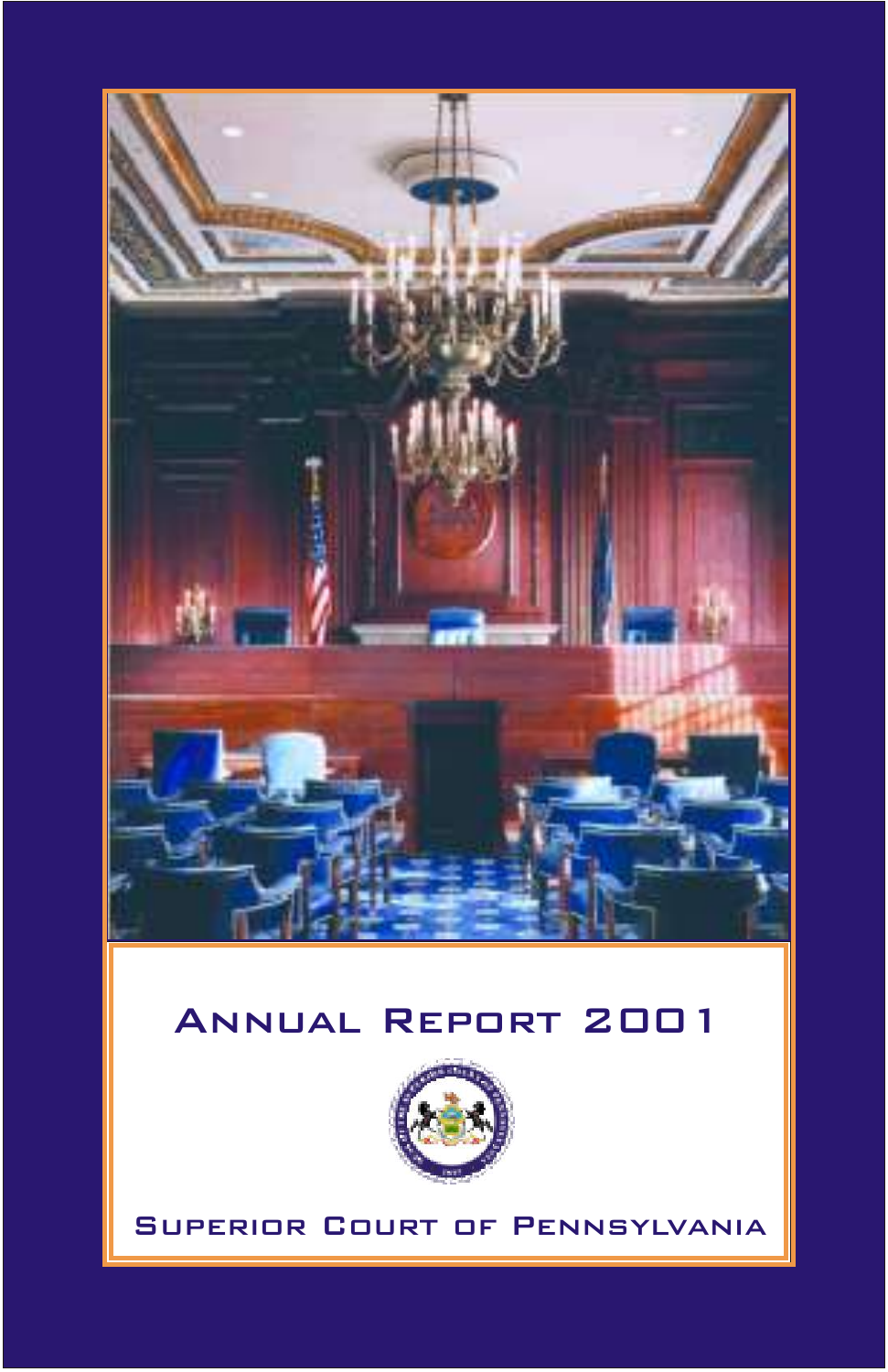### TABLE OF CONTENTS

|                                                                           | 2              |
|---------------------------------------------------------------------------|----------------|
|                                                                           | $3 - 4$        |
|                                                                           | $5 - 7$        |
|                                                                           | 5              |
|                                                                           | $\mathfrak{H}$ |
| Appeals, Petitions and                                                    | 5              |
|                                                                           | 5              |
|                                                                           | ĥ              |
|                                                                           | 6              |
| <b>Disposition of Appeals</b><br>by Method of Conclusion and Type of Case | 6              |
| <b>Superior Court Treatment of Cases from</b>                             | 7              |
| Supreme Court Treatment                                                   | 7              |
|                                                                           | $8 - 19$       |
|                                                                           | 20             |
|                                                                           | 21             |
|                                                                           | 21             |
|                                                                           | $22 - 24$      |
|                                                                           | 22<br>22       |
|                                                                           | 23             |
|                                                                           | 23             |
|                                                                           | 24             |
|                                                                           | 24             |
|                                                                           | 24             |

# On the Cover:

*Founders Courtroom,* Philadelphia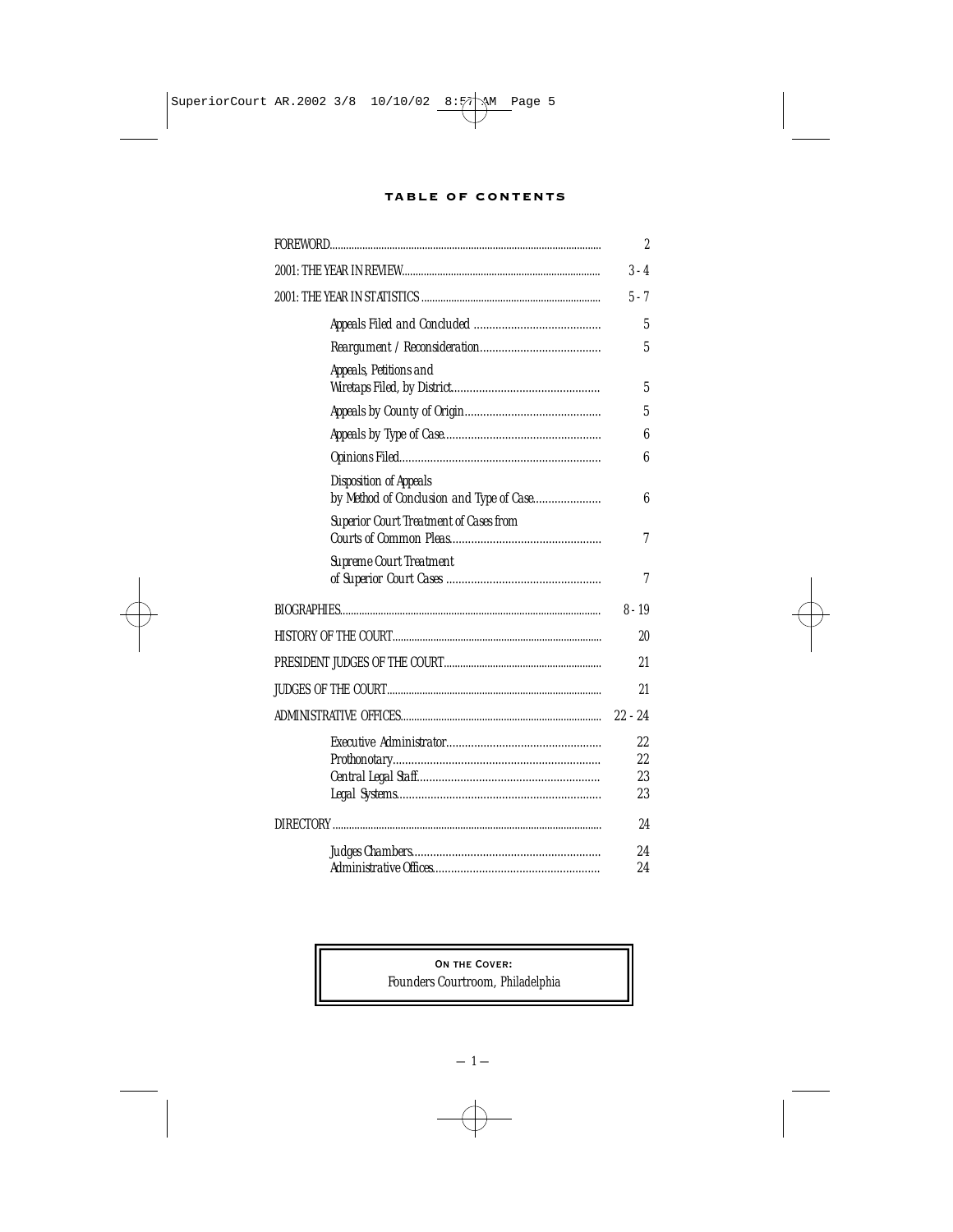#### SUPERIOR COURT OF PENNSYLVANIA



CHAMBERS OF PRESIDENT JUDGE 2000 OXFORD DRIVE SUITE 470 BETHEL PARK, PA 15102

JOSEPH A. DEL SOLE (412) 565-2542 PRESIDENT JUDGE

February 15, 2002

Dear Citizens of Pennsylvania:

John Adams, on becoming a lawyer, wrote:

*Now to what higher object, to what greater character, can any mortal aspire than to be possessed of all this knowledge, well digested and ready at command, to assist the feeble and friendless, to discountenance the haughty and lawless, to procure redress to wrongs, the advancement of right, to assert and maintain liberty and virtue, to discourage and abolish tyranny and vice?*

*John Adams,* by David McCullough (Simon & Schuster, 2001)

During this court's 107-year history of service to the people of Pennsylvania, many have said that its judges have constantly sought that "higher object." As our Annual Report demonstrates, the tradition of providing just and timely decisions to the people remains our highest priority.

Sincerely, Illa

Joseph A. Del Sole President Judge

*— 2 —*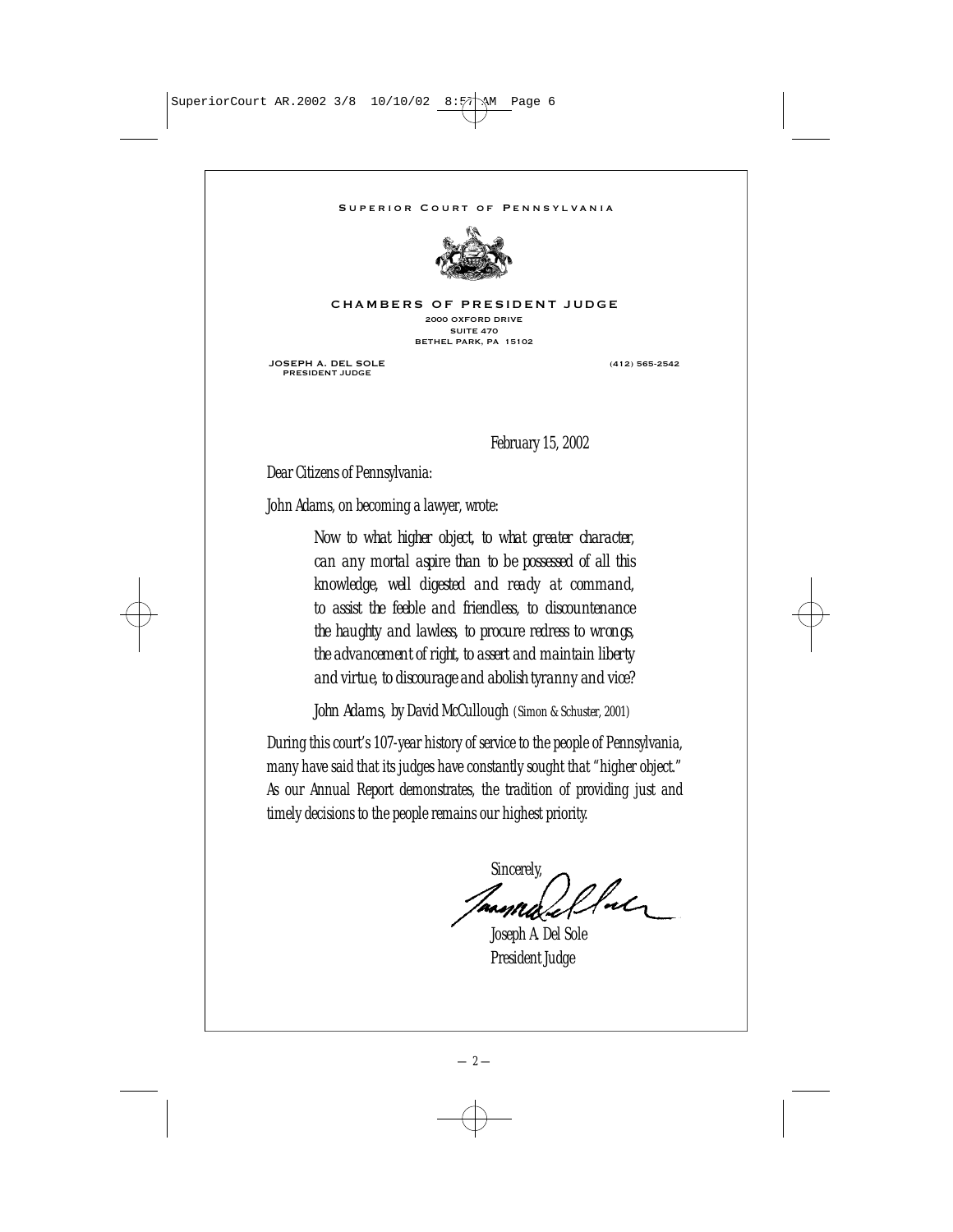# 2001 *The Year in Review*

The year began with the installation of Judge Joseph A. Del Sole as the seventieth President Judge of the Superior Court. He was selected by the Court to succeed PJE Stephen J. McEwen, Jr.. During 2001, Judge Zoran Popovich and Judge James R. Cavanaugh became Senior Judges.

 $\epsilon$ 

The Supreme Court appointed Justice Frank J. Montemuro, Jr. as Chair of the Legislative Reapportionment Commission, charged with the responsibility of redrawing State Senate and House districts to reflect population shifts evidenced by the 2000 Census. He returned to the Court in December.

 $\widehat{\phantom{I}}$ 

Our 2001 Heritage Conference was conducted at Nemacolin Woodlands, located in the historical area of Southwestern Pennsylvania.

 $\epsilon$ 

Academic sessions were held covering recent Pennsylvania and United States Supreme Court cases; the potential ramifications of *Apprendi v. New Jersey* on sentencing enhancements; revision to the Uniform Commercial Code; application of the new Pennsylvania Rules of Evidence; Justice William Arnot, Texas Court of Appeals, lectured on judicial independence. Andrew Masich, President of the Heinz Pittsburgh Regional History Center, spoke about George Washington whose first expedition involved delivering a message to the French at Fort Duquesne, a request they leave the Ohio territory claimed by the British. Tours of Fort Necessity, location of the French and British battle that fostered the French and Indian War, and Fallingwater, the dwelling Frank Lloyd Wright designed for the Kaufmann family, were held. David McCullough's lecture on John Adams was also attended.

The Court began making its public dockets available on the Internet, and a project to provide for the electronic distribution of its decisions was initiated. Enhancements of its internal computerized case management system allowed for direct voting and the elimination of approximately 50,000 e-mail messages annually.

 $\bigotimes$ 

 $\Rightarrow \Rightarrow$ 

*— 3 —*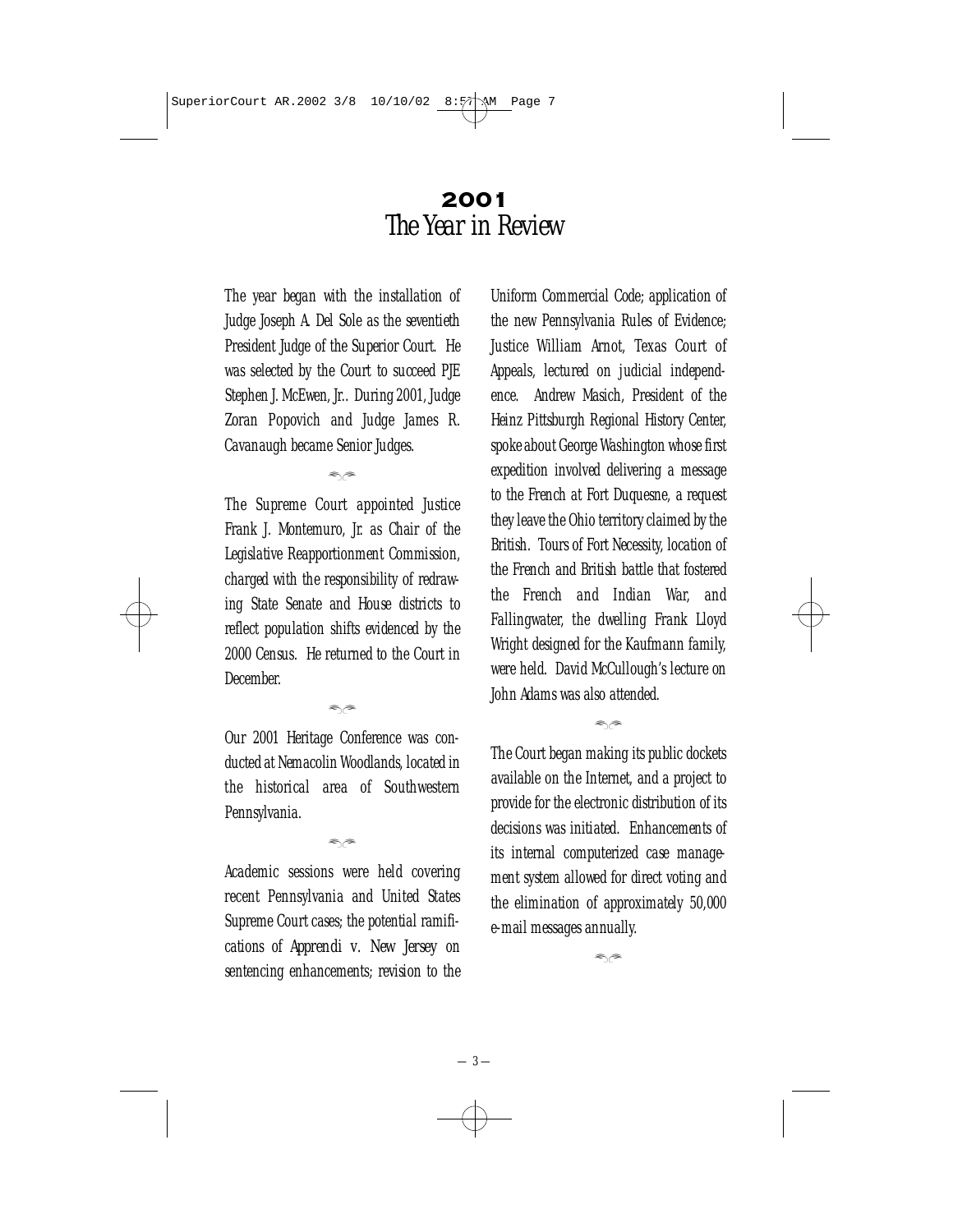## 2001 *The Year in Review*

The Founders Courtroom and related space in Philadelphia was refurbished. The process has begun to relocate the Pittsburgh and Harrisburg Administrative Offices to provide a more efficient working environment

The Court continued to "ride the circuit," holding special sessions in Scranton, Erie and Clearfield Counties. There were three en banc sessions and 18 cases were presented to the en banc court for decision.

 $\triangle$ 

 $\epsilon$ 

There were four ceremonial sessions during 2001. The first, a memorial session, paid tribute to the life and accomplishments of President Judge Emeritus Vincent A. Cirillo. Next, was a special memorial session in tribute to long-time Court Crier, Bruce Cassidy, who served the Court for over thirty years.

In May, the formal installation ceremony of President Judge Joseph A. Del Sole was conducted

 $\epsilon$ 

The final ceremonial session recognized the leadership of President Judge Emeritus Stephen J. McEwen, Jr. A portrait of Judge McEwen was presented to the Court and the Court dedicated the Philadelphia conference room as the "Stephen J. McEwen, Jr. Conference Center. "

In the November election, the citizens of Pennsylvania chose Judge Richard B. Klein, District Justice John T. Bender and Attorney Mary Jane Bowes to serve them as Judges of the Superior Court. Also, they chose our colleague J. Michael Eakin to serve as a member of the Supreme Court.

 $\epsilon$ 

 $\epsilon$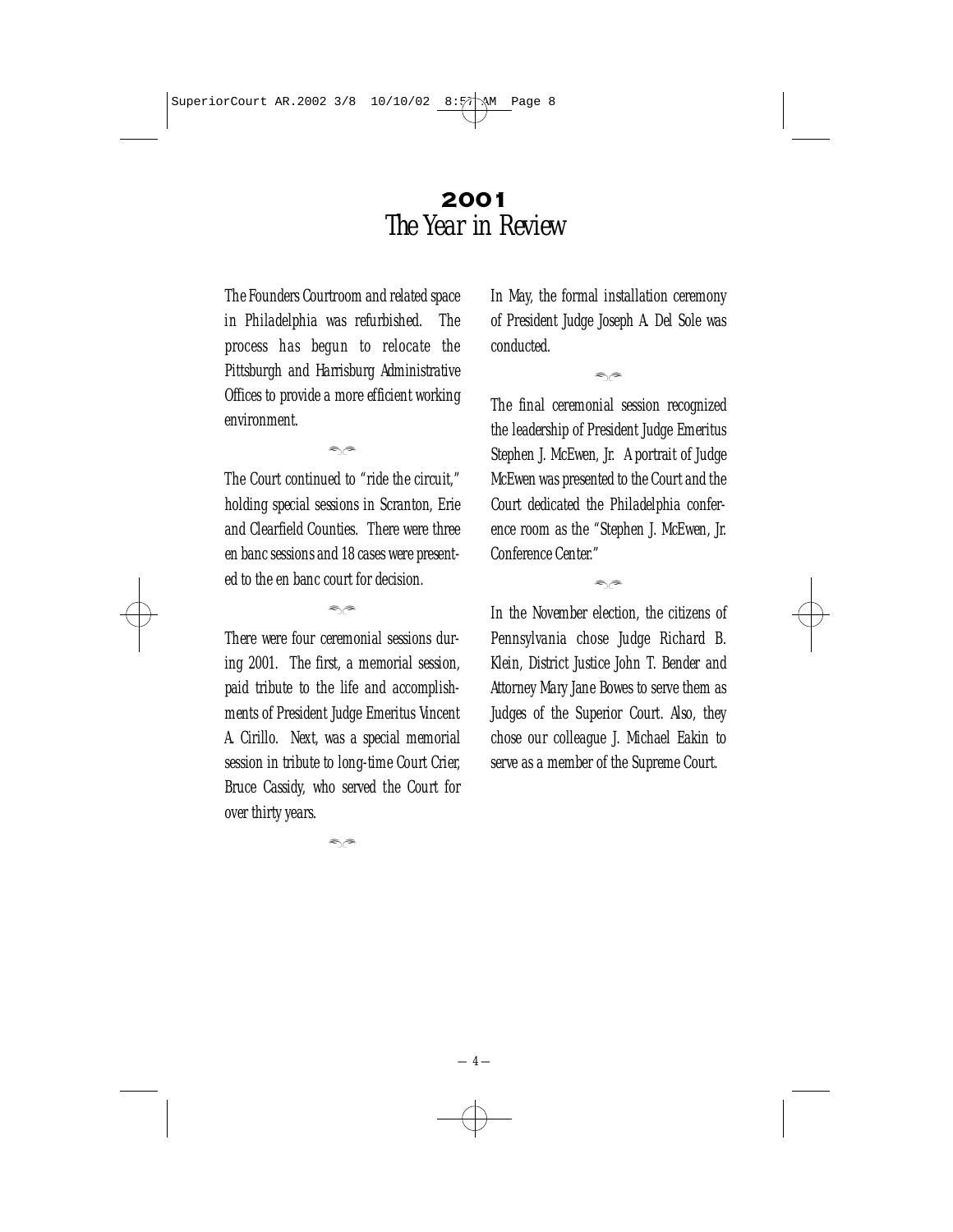# 2001 *The Year in Statistics*

### Appeals Filed and **CONCLUDED**

|                                 |      |      | TOTAL CIVIL CRIMINAL |
|---------------------------------|------|------|----------------------|
| Appeals Pending 01/01/2001      | 6296 | 2464 | 3832                 |
| New Appeals Filed in 2001       | 7839 | 3447 | 4392                 |
| Appeals Concluded in 2001       | 7944 | 3523 | 4421                 |
| Appeals Pending 01/01/2002 6191 |      | 2388 | 3803                 |

### Appeals, Petitions and Wiretaps Filed, By District

|                        | EAST | <b>MIDDLE</b> | WEST | TOTAL |
|------------------------|------|---------------|------|-------|
| Appeals Filed          | 3530 | 2075          | 2234 | 7839  |
| <b>Petitions Filed</b> | 4436 | 1250          | 2764 | 8450  |
| Misc. Dkt Filings      | 131  | 110           | 123  | 364   |
| Wiretaps               | 45   |               | 15   | 60    |

### Reargument/Reconsideration

### Appeals by County of Origin

| Adams45      | Lackawanna103    |
|--------------|------------------|
| Allegheny949 | Lancaster179     |
| Armstrong14  | Lawrence27       |
| Beaver65     | Lebanon44        |
| Bedford34    | Lehigh148        |
| Berks196     | Luzerne191       |
| Blair78      | Lycoming85       |
| Bradford61   | McKean18         |
| Bucks200     | Mercer45         |
| Butler68     | Mifflin20        |
| Cambria60    | Monroe113        |
| Cameron1     | Montgomery267    |
| Carbon40     | Montour11        |
| Centre120    | Northampton110   |
| Chester177   | Northumberland45 |
| Clarion17    | Perry35          |
| Clearfield46 | Philadelphia2097 |
| Clinton24    | Pike42           |
| Columbia24   | Potter17         |
| Crawford52   | Schuylkill83     |
| Cumberland94 | Snyder34         |
| Dauphin249   | Somerset31       |
| Delaware311  | Sullivan7        |
| Elk18        | Susquehanna16    |
| Erie242      | Tioga20          |
| Fayette97    | Union17          |
| Forest3      | Venango36        |
| Franklin69   | Warren9          |
| Fulton 5     | Washington94     |
| Greene40     | Wayne25          |
| Huntingdon23 | Westmoreland131  |
| Indiana35    | Wyoming18        |
| Jefferson17  | York240          |
| Juniata7     |                  |
|              |                  |

|--|--|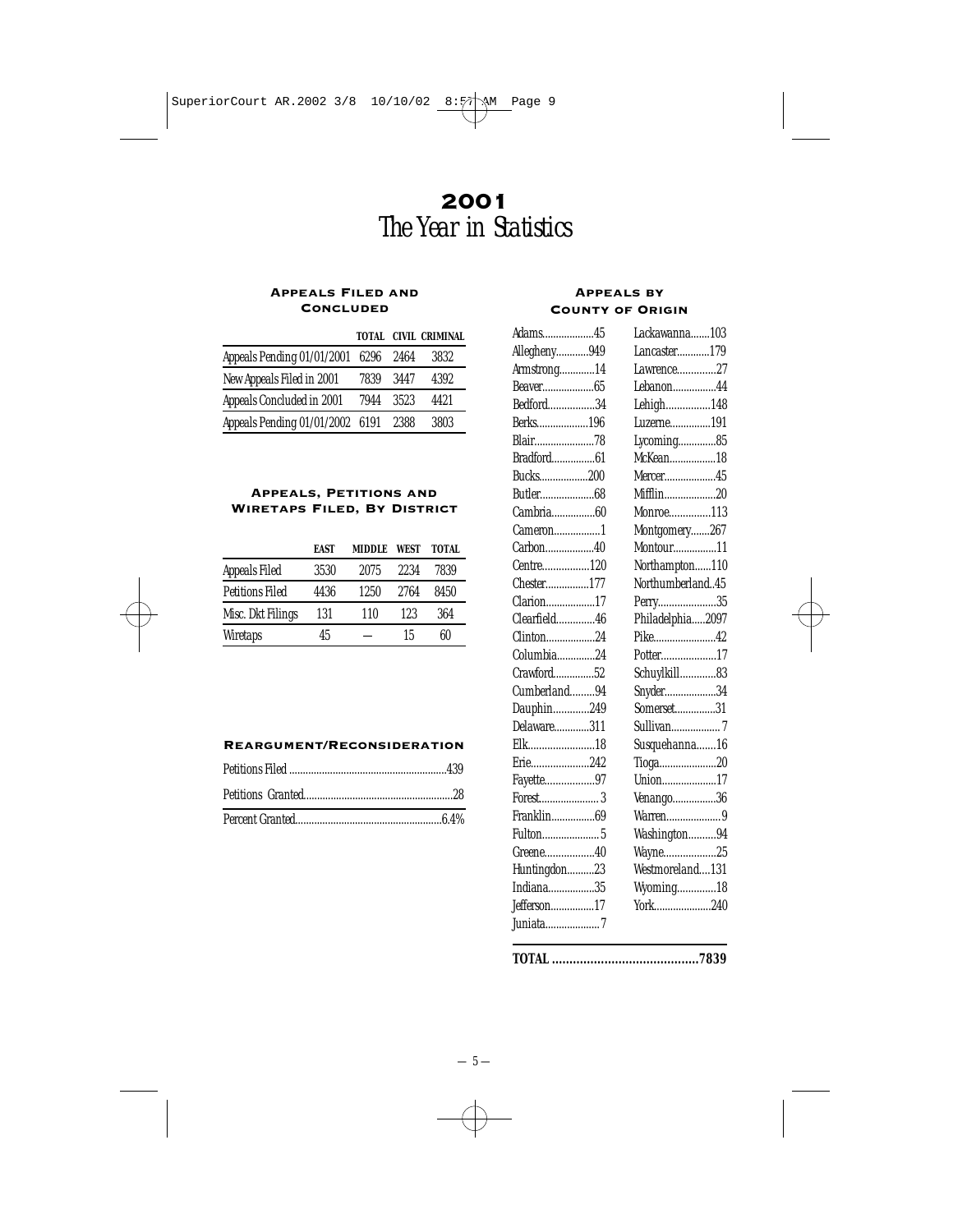# 2001 *The Year in Statistics*

### Appeals by Type of Case

| Aggravated Assault387                    |  |
|------------------------------------------|--|
|                                          |  |
|                                          |  |
|                                          |  |
| Assumpsit119                             |  |
|                                          |  |
| Child Support165                         |  |
| Civil Action - Law852                    |  |
|                                          |  |
| Controlled Substance544                  |  |
| Corruption of Minors46                   |  |
|                                          |  |
| Criminal Conspiracy143                   |  |
| Custody / Visitation212                  |  |
| Declaratory Judgment50                   |  |
|                                          |  |
| Disorderly Conduct26                     |  |
|                                          |  |
| <b>Driving Under</b><br>the Influence207 |  |
|                                          |  |

| Estate/Probate/Wills/Intestate94                        |
|---------------------------------------------------------|
|                                                         |
| Harassment38                                            |
|                                                         |
|                                                         |
| <b>Involuntary Deviate Sexual</b>                       |
| <b>Involuntary Termination of</b><br>Parental Rights129 |
| Legal Malpractice20                                     |
| Medical Malpractice118                                  |
| Mortgage Foreclosure41                                  |
| Motor Vechicle Accident75                               |
|                                                         |
|                                                         |
|                                                         |
|                                                         |
| Ordinance Violation23                                   |
| Possession of an<br>Instrument of Crime39               |
| Premises Liability -<br>Slip and Fall41                 |

| Products Liability23                              |  |
|---------------------------------------------------|--|
| Protection from Abuse 43                          |  |
|                                                   |  |
| Receiving Stolen Property54                       |  |
| <b>Recklessly Endangering</b><br>Another Person20 |  |
|                                                   |  |
| Spousal Support39                                 |  |
| Summary Offense/Conviction50                      |  |
| <b>Termination of</b><br>Parental Rights24        |  |
| Terroristic Threats30                             |  |
|                                                   |  |
|                                                   |  |
| Uniform Firearms Act35                            |  |
|                                                   |  |
| Other Civil*377                                   |  |
| Other Criminal*752                                |  |
|                                                   |  |

## **TOTAL.........................7839**

*\* Includes appeals originally classified as "other" as well as appeals originally classified in categories with fewer than 20 appeals filed in 2001.*

### Opinions Filed

### Dispositions by Type

|                           | <b>TOTAL</b> |      | CIVIL CRIMINAL |                  | <b>TOTAL</b> | <b>CIVIL</b> | CRIMINAL |
|---------------------------|--------------|------|----------------|------------------|--------------|--------------|----------|
| <b>Published Opinions</b> | 385          | 222  | 163            | By File Decision | 4941         | 790          | 3151     |
| Non-Published             |              |      |                | By Order or      |              |              |          |
| <i><b>Opinions</b></i>    | 4281         | 1428 | 2853           | Discontinuance   | 3003         | 1733         | 1270     |
| <b>TOTAL</b>              | 4666         | 1650 | 3016           | <b>TOTAL</b>     | 7944         | 3523         | 4421     |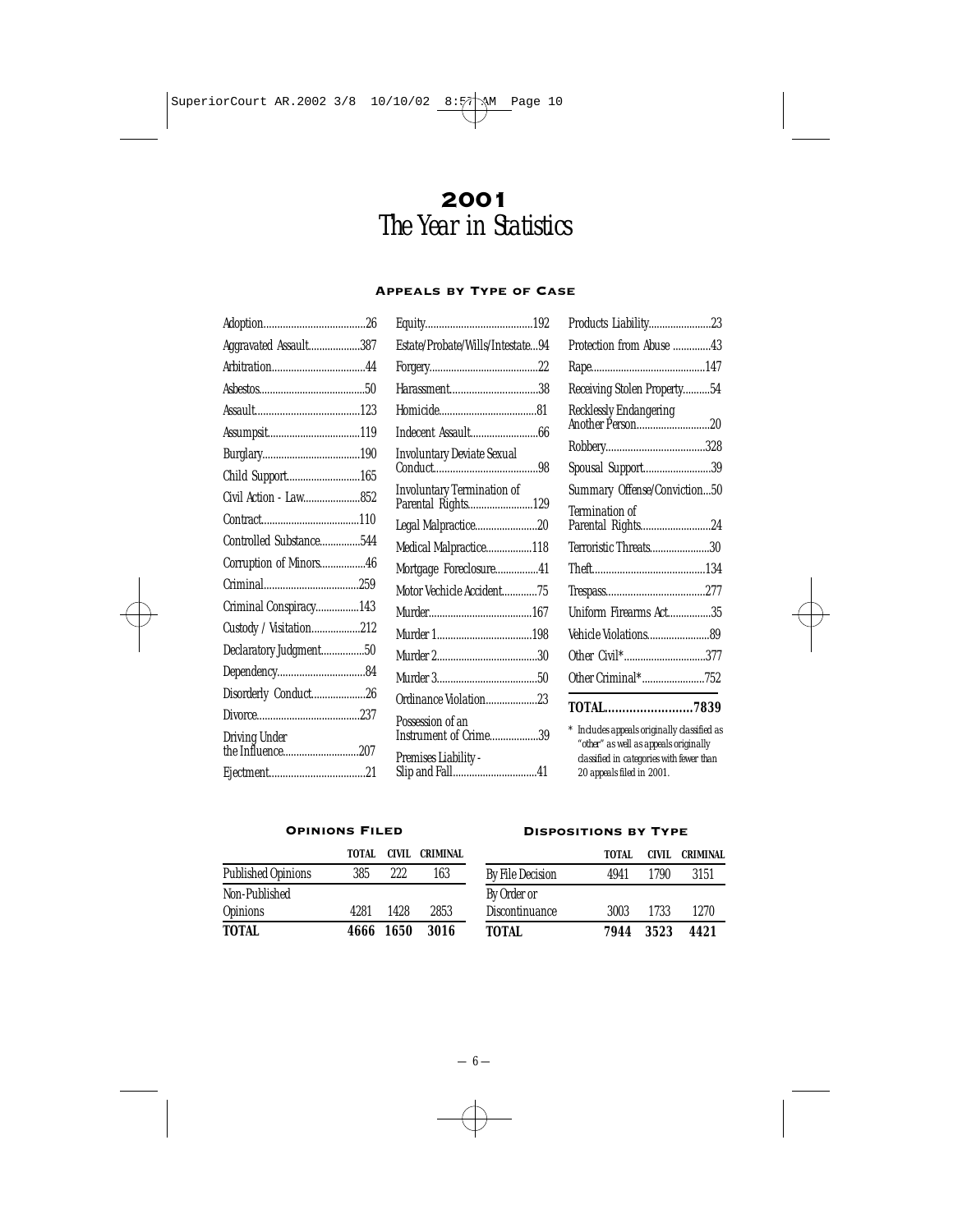# 2001 *The Year in Statistics*

| <b>SUPERIOR COURT TREATMENT OF CASES FROM</b> |                               |  |
|-----------------------------------------------|-------------------------------|--|
|                                               | <b>COURTS OF COMMON PLEAS</b> |  |

|                                           | <b>Cases Decided by</b><br><b>Published Opinion</b> | %    | <b>Cases Decided by</b><br><b>Unpublished Opinion</b> | %    | <b>Total</b><br><b>All Cases</b> | %    |
|-------------------------------------------|-----------------------------------------------------|------|-------------------------------------------------------|------|----------------------------------|------|
| Affirmed                                  | 245                                                 | 55.8 | 3532                                                  | 78.5 | 3777                             | 76.4 |
| Reversed                                  | 152                                                 | 34.6 | 545                                                   | 12.1 | 697                              | 14.1 |
| Affirmed in Part,<br>Reversed in Part     | 28                                                  | 6.4  | 178                                                   | 4.0  | 206                              | 4.1  |
| Quashed, Dismissed,<br><b>Transferred</b> | 13                                                  | 3.0  | 208                                                   | 4.6  | 221                              | 4.5  |
| <b>Other</b>                              | 1                                                   | 0.2  | 39                                                    | 0.9  | 40                               | 0.9  |
| <b>Total</b>                              | 439                                                 |      | 4502                                                  |      | 4941                             |      |

### Supreme Court Treatment of Superior Court Cases

### **ALLOCATURS: CASES FILED AND CONCLUDED**

### **DISPOSITION OF APPEALS FROM SUPERIOR COURT CASES**

| Total Allocatur Petitions Filed<br>in 2000 from Superior Court Decisions1749 |  |
|------------------------------------------------------------------------------|--|
|                                                                              |  |
|                                                                              |  |
|                                                                              |  |
|                                                                              |  |

*\* Includes affirmed/reversed, dismissed, improvidently granted, vacated and withdrawn.*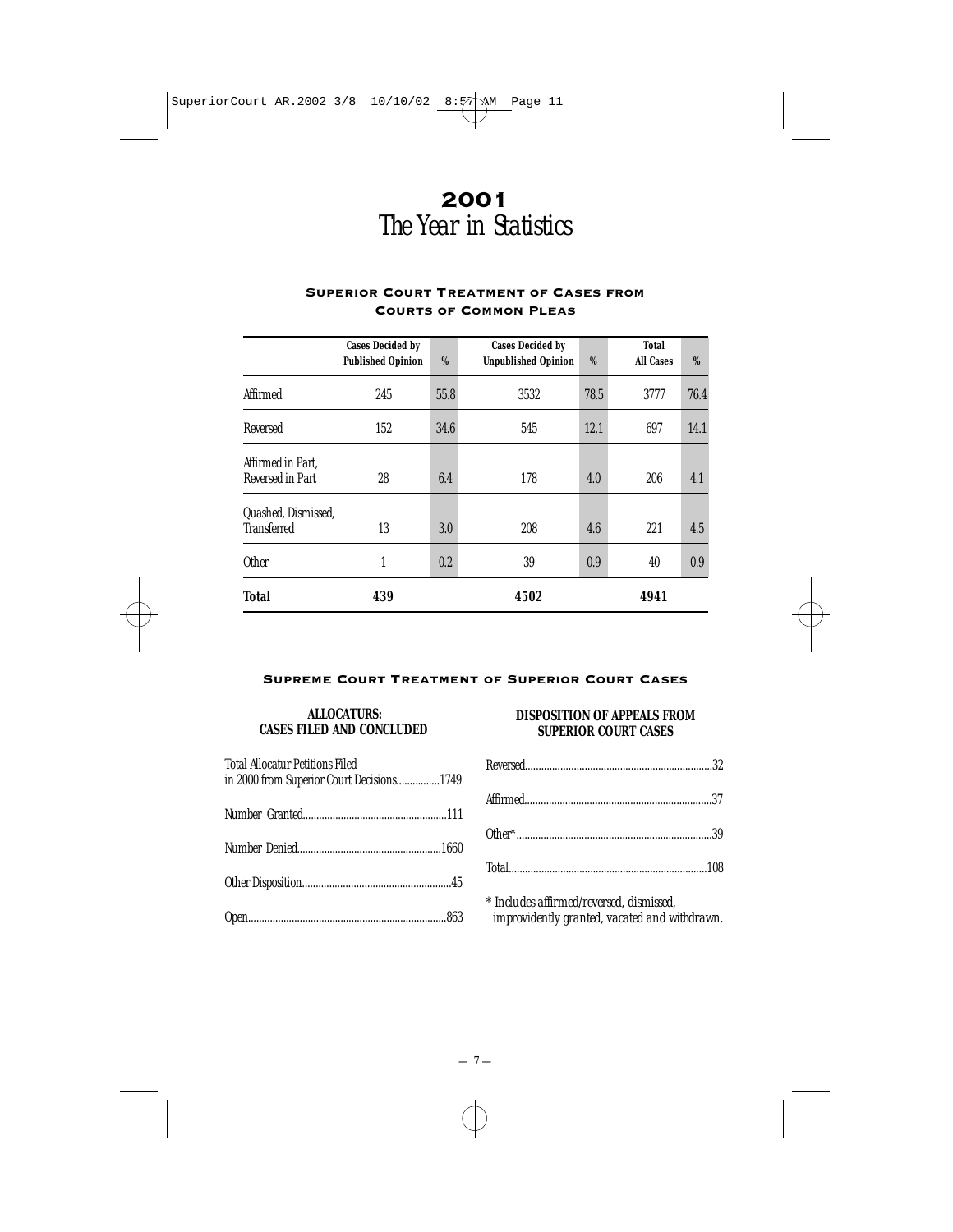### PRESIDENT JUDGE JOSEPH A. DEL SOLE

Joseph A. Del Sole was born on November 16, 1940, in Pittsburgh. He has a Bachelor of Science degree in Mechanical Engineering from Carnegie Institute of Technology (now Carnegie Mellon University); an LL.B. from Duquesne University School of Law; and a L.L.M. from the University of Virginia School of Law. He is a member of the Century Club of Distinguished Alumni of Duquesne



University and received the 1988 President's Award from the Pennsylvania Trial Lawyers Association.

Judge Del Sole co-authored "The Demise of Fair Trade in Pennsylvania" which appeared in the Duquesne University Law Review and is the author of "Appellate Review in a Sentencing Guidelines Jurisdiction: The Pennsylvania Experience." 31 Duq. L. Rev. 479 (1993). He is a member of the Supreme Court Statewide Steering Committee on Computer Automation and was instrumental in spearheading the Superior Court's computerization and statistical development programs. He was a member of the former Judicial Inquiry and Review Board and was the first Chairman of the Judicial Conduct Board. He is an Adjunct Professor of Law at Duquesne University Law School.

He was appointed to the Allegheny County Court of Common Pleas in 1978 and elected to a full term in 1979. He was elected to the Superior Court in 1983, and

retained for a second term in 1993. He is now the President Judge of the Superior Court of Pennsylvania.

He and his wife, Karen, have three children, Their son Joseph M. Del Sole, is a police officer, their daughter, Kristin is an attorney at Kirkpatrick & Lockhart and is married to Tod Eberle, a Butler County Assistant District Attorney. Their son Stephen is an attorney at Reed Smith and is married to Christine Astorino, a landscape architect at LD Astorino, Inc.

#### JUDGE JAMES R. CAVANAUGH

Judge James R. Cavanaugh was born on August 26, 1931 in Philadelphia. He received his Bachelor of Science degree from St. Joseph's College and his J.D. from the University of Pennsylvania Law School.

Judge Cavanaugh has served as chairman of the advisory committee of the Prisoner's Family Welfare Association and as director of the Counseling or

Referral Agency. Judge Cavanaugh was a director of the Philadelphia Bicentennial Committee. In addition, Judge Cavanaugh has served as Chairman and founding member of the Advisory Board of the Self-Help program, is a member of the Board of Managers of the Catholic Philopatrian Literary Institute and served as President of the St. Joseph's University Law Alumni.

The Judge has also served on the Governor's Justice Commission Regional Board, the Pennsylvania Board of



Judicial Inquiry and Review, and the executive committee of the Pennsylvania Conference of State Trial Judges.

Judge Cavanaugh became a commissioned judge on the Philadelphia Court of Common Pleas in 1969, and was appointed to the Superior Court in August of 1979. He was elected to the Superior Court in November of the same year. In April, 1991, Judge Cavanaugh

moved his chambers from Philadelphia to West Chester in Chester County, Pa. In West Chester he is a member of the Italian Social Club, Monsignor Henry C. Schuyler Knights of Columbus Council 1333, Rotary International and The Benevolent and Protective Order of Elks Lodge No. 853. Judge Cavanaugh was retained in the retention election of November, 1999.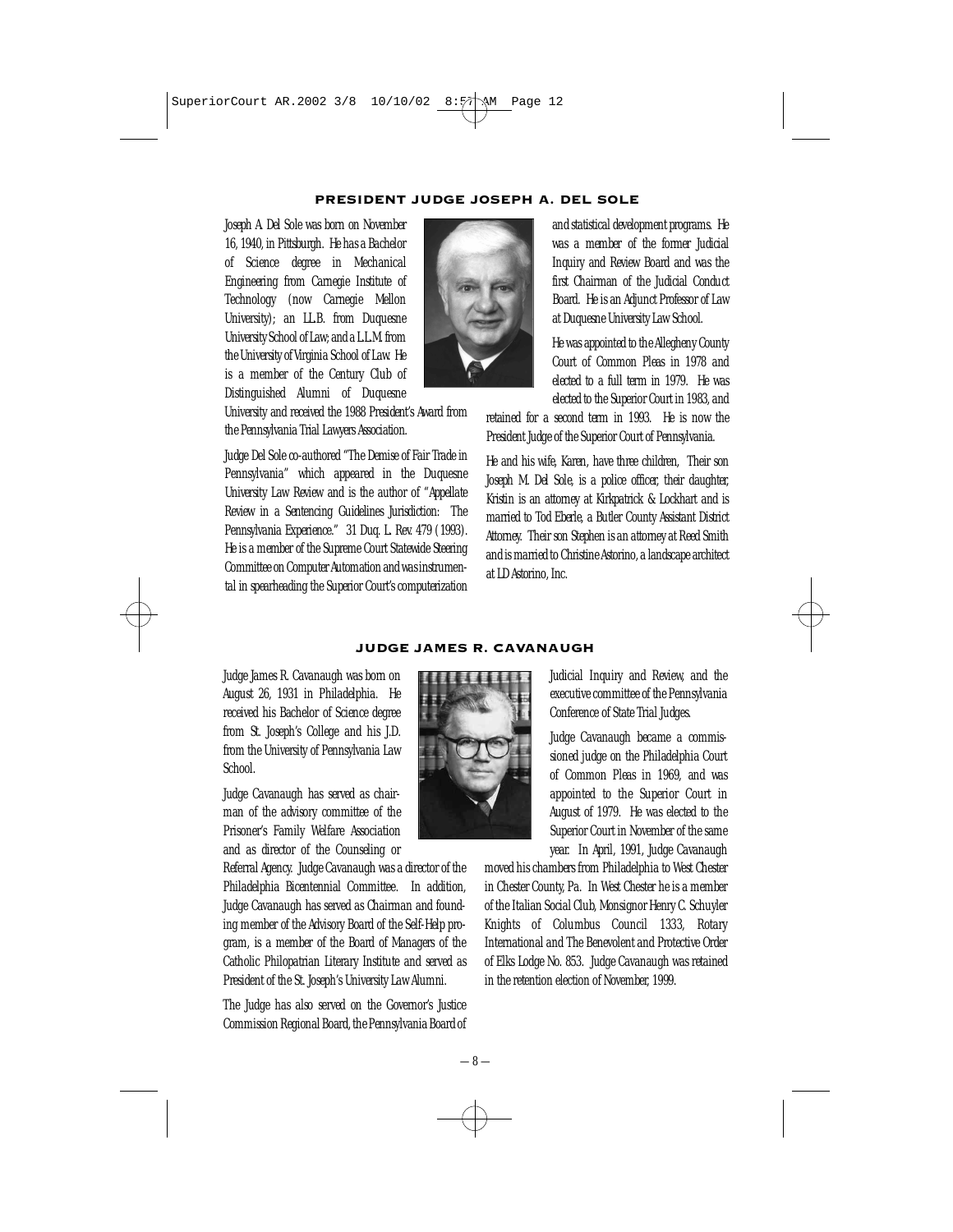### PRESIDENT JUDGE EMERITUS STEPHEN J. McEWEN, JR.

Judge McEwen commenced service on the Superior Court in 1981 after appointment by Governor Dick Thornburgh, was elected to a full 10-year term in November 1981, was retained for further 10-year terms in the general elections of November 1991 and 2001, and was elected President Judge by the members of the Superior Court for a five-year term commencing January 1996.



While a Judge on the Superior Court, he

was twice appointed by the Pennsylvania Supreme Court to the Board of Judicial Inquiry and Review, and in 1996, was appointed by Governor Tom Ridge to the Court of Judicial Discipline and elected President Judge by the members of that Court.

Judge McEwen pursued his study of the law at St. Joseph's College and the University of Pennsylvania Law School, and upon completion of graduate study was awarded, in 1986, the degree of Master of Laws by the University of Virginia Law School.

Judge McEwen, a native of Upper Darby, was an active trial lawyer during 23 years of private practice, and was District Attorney of Delaware County from 1967 through 1976. He served as General Counsel for the Pennsylvania District Attorneys Association and, for 10 years commencing in

1975, was a Professor of Trial Advocacy at Villanova University Law School. In 1997 he published Not Even Dicta, a collection of judicial/personal lessons in the law. Judge McEwen has lectured at various law schools, universities, and PBI seminars. He authored articles published by the St. John's Journal of Legal Commentary, the Notre Dame Journal of Law, Ethics and Policy, the Dickinson Law Review, the

Appellate Journal of UALR, the Philadelphia Legal Intelligencer, and Court Review, the Journal of the American Judges Association.

Judge McEwen presently serves upon the Executive Committee of the Council of Chief Judges of State Courts of Appeal, as Editor of the periodical of the Appellate Judges Conference, as a member of the ALI Transnational Civil Procedure Section, and as lecturer in Bulgaria in 2000 and 2001 for the USAID Judicial Development Project. He has been awarded Honorary Doctorates by deSales University, Widener University Law School, and the University of Scranton.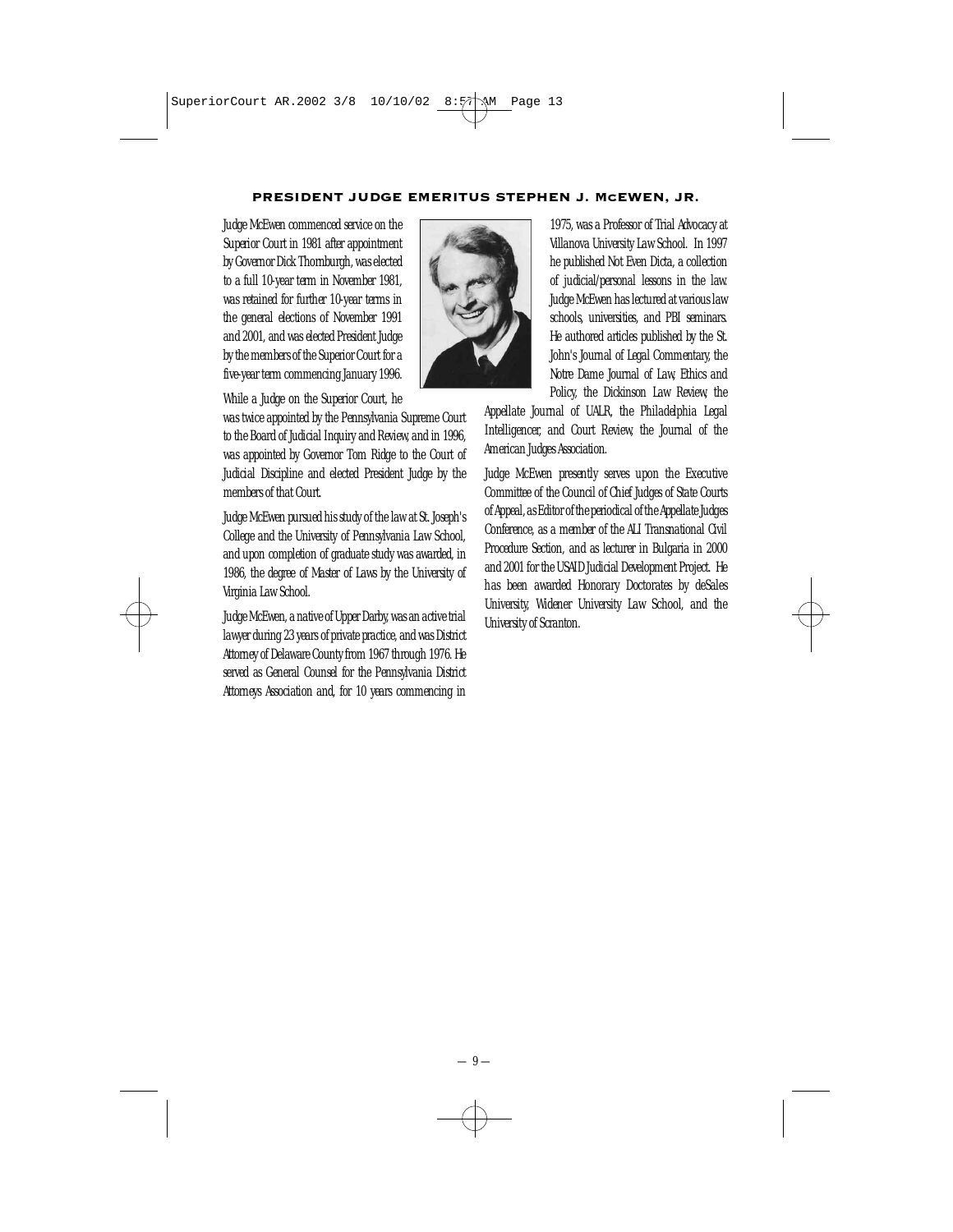### JUDGE JUSTIN MORRIS JOHNSON

Justin Morris Johnson was appointed to the Superior Court in 1980 and elected to a ten-year term in 1985. His chambers are in Pittsburgh.

Judge Johnson was born at Wilkinsburg on August 19, 1933. He received his A.B. and J.D. degrees from the University of Chicago and has attended the Graduate Program for Judges at the University of Virginia. His active mili-

tary duty, 1954-59, and his reserve duty 1963-73, including two active duty flights into Vietnam during 1971, were with the United States Air Force as an aircraft commander.

In March, 1989, Judge Johnson completed twenty years service on the Pennsylvania Board of Law Examiners, the last six as its chairman. He served on the Board of Managers of the National Conference of Bar Examiners from 1984 to 1989. From 1977 until his appointment to the bench, he was a member of the Pennsylvania Crime Commission. Judge Johnson sat upon the Permanent



Judicial Commission of the General Assembly, Presbyterian Church (U.S.A.) from 1981 to 1989. He completed a sixyear term on the Advisory Committee on the Constitution of that national, churchwide body in June, 1996. In August, 1993, Judge Johnson was appointed to a twoyear term on the newly-established Court of Judicial Discipline by then Acting Governor Mark S. Singel.

Judge Johnson served for five years as an Adjunct Professor, Duquesne University School of Law. He has served as chairman of Hearing Committee 4.11, Disciplinary Board of the Supreme Court of Pennsylvania, and is a Past President and Director of Neighborhood Legal Services Association (Pittsburgh). He is an active member of the American Bar Association, the National Bar Association, the Pennsylvania Bar Association, the Homer S. Brown Law Association and a Fellow of the American Bar Foundation.

### JUDGE JOSEPH A. HUDOCK

Judge Joseph A. Hudock was born in Greensburg, Pennsylvania on November 21, 1937. He was educated at St. Vincent College (B.A.) and Duquesne University School of Law (J.D.). He served in the United States Navy Judge Advocate Generals Corps from 1963 to 1967, and then practiced law in Greensburg for 11 years.

He was elected to the Court of Common

Pleas of Westmoreland County and served for 12 years before being elected to the Superior Court in November, 1989. He was retained for another term in 1999.

He has been actively involved for many years with the Advisory Board of the Salvation Army, Rotary Club, Boy Scouts, Community Nursing Service, and the United Way of Central Westmoreland, serving at one time as campaign manager and president of the latter.



He has been a member of the Regional Planning Council of the Governor's Justice Commission, the Latrobe Area Task Force of the Diocese of Greensburg, and the Alumni Council of St. Vincent College. In 1987, he was awarded the St. Vincent College "Alumnus of Distinction Award". He presently is a member of the Editorial Board of "The Practical Litigator", and past president

of the Westmoreland American Inn of Court. He is presently vice-chairman of the Supreme Court Appellate Procedural Rules Committee.

Judge Hudock is married to the former Rita Giegerich, and they have four children, Joseph, Jr., Ann, Daniel and Mary. His chambers are in Greensburg.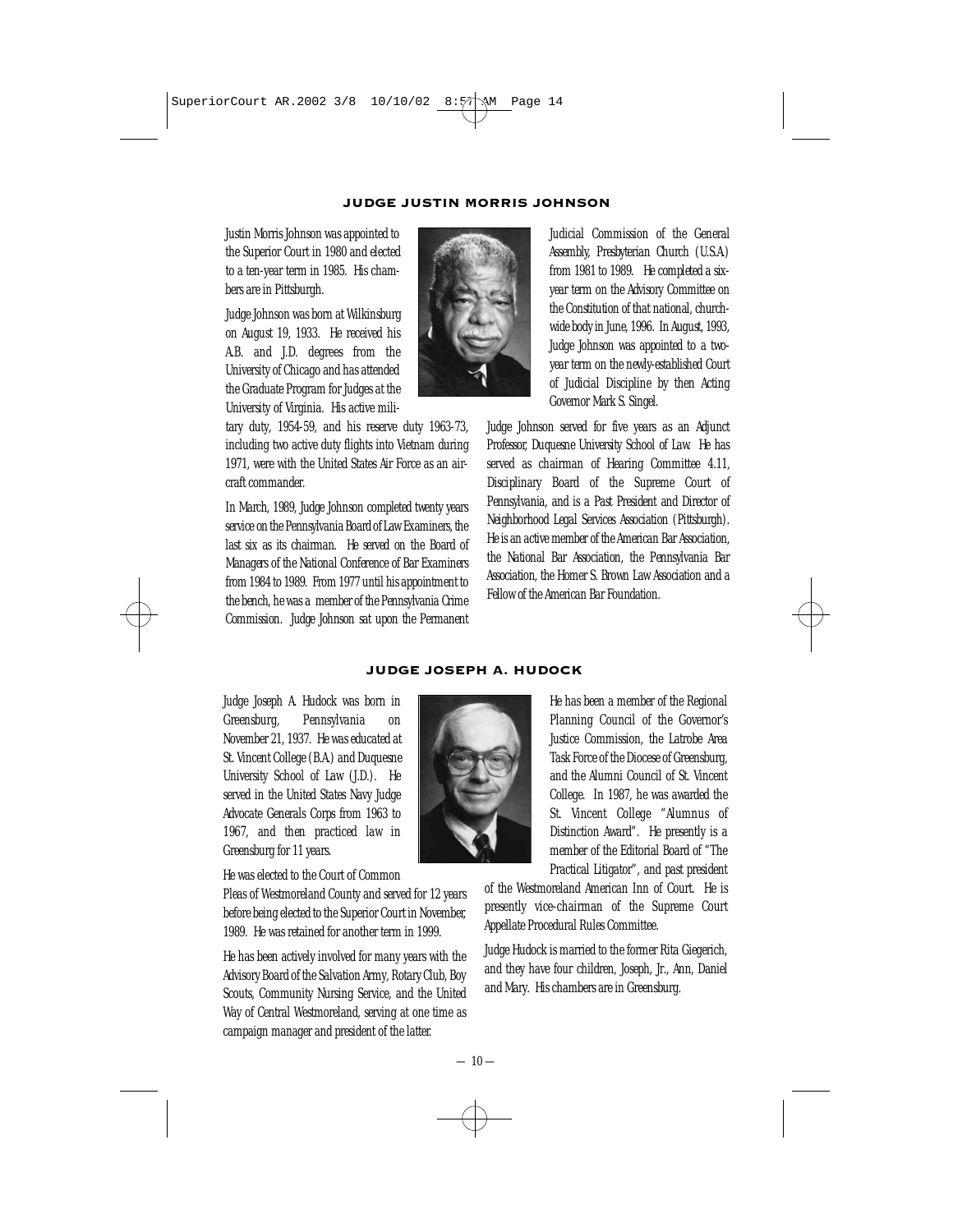### JUDGE KATE FORD ELLIOTT

Kate Ford Elliott was born June 8, 1949, in Pittsburgh, the daughter of Dr. John M. and Loretto O'Toole Ford. She attended the University of Pittsburgh, where, in 1971, she earned a B.A. in education (cum laude). Duquesne University, M.S. in Education, 1973; Duquesne University School of Law, Evening Division, J.D. 1978.

A member of the Alleghney County, Pennsylvlania and American Bar

Associations, Judge Ford Elliott is also Past Chairperson, Allegheny County Appellate Practice Committee, a member of the ABA Judicial Administration Division, and Vice Chair of the Pennsylvania Futures Commission on Justice in the 21st Century established by the Pennsylvania Supreme Court. She is a Fellow of the American Bar Foundation, a member of the National Association of Women Judges, the Women's Bar Association of Western Pennsylvania, the American Inn of Court,



Pittsburgh Chapter, and the American Judicature Society. She has served on the Executive Board of the ABA Committee of Appellate Staff Attorneys and is a frequent lecturer on issues of Appellate Practice and Procedure.

Judge Ford Elliott was employed as a reading specialist by the Pittsburgh Board of Education from 1971 to 1977. She served as a Law Clerk to Senior Judge Harry M. Montgomery, Superior

Court of Pennsylvania, 1977-1980; Administrative Assistant to then-President Judge William F. Cercone, Superior Court of Pennsylvania, 1980-1982; Chief Staff Attorney, Superior Court of Pennsylvania, 1982-1988; and as a lawyer with the firm Kirkpatrick and Lockhart, 1988-1989. She was elected Judge of the Superior Court of Pennsylvania in November 1989 and retained for a second term in 1999.

### JUDGE J. MICHAEL EAKIN

Judge J. Michael Eakin was elected to a ten-year-term as a Superior Court judge in November, 1995. Born in Mechanicsburg, Pennsylvania on November 18, 1948, Judge Eakin graduated from Franklin & Marshall College in 1970 and earned a J.D. from the Dickinson School of Law in 1975.

From 1975 to 1983, Judge Eakin served as an assistant district attorney in

Cumberland County, and in 1983 was elected District Attorney, an office in which he served until 1995. He also maintained a private law practice from 1980 to 1989. Judge Eakin served on the executive committee of the Pennsylvania District Attorneys Association for seven years, and in 1992-93, served as president of that organization. He also served on the board of directors and as president of the Pennsylvania District Attorneys Institute, and on the Criminal Law Symposium Planning Committee of the Pennsylvania Bar

Institute. He is currently Chair of the Pennsylvania Supreme Court Criminal Rules Committee.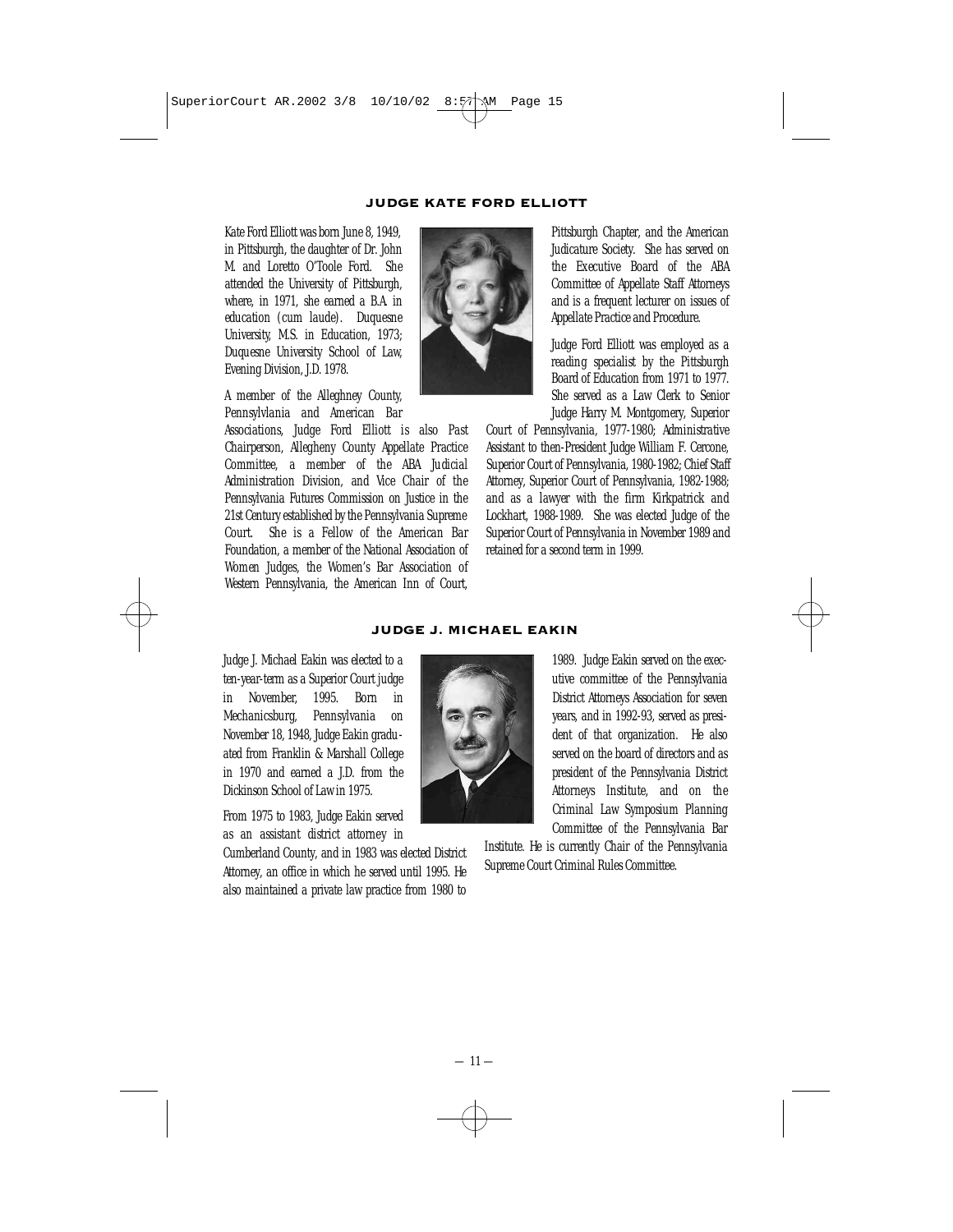### JUDGE MICHAEL T. JOYCE

Judge Michael T. Joyce was born Feb. 24, 1949 in Pittsburgh. He received his B.A. from the Pennsylvania State University in 1973 and was awarded a J.D. from the Franklin Pierce Law Center in 1977. Judge Joyce served as a staff sergeant, U.S. Army Intelligence, from 1967-70. He served with the 25th Infantry Division in Vietnam from 1969-70 and was



decorated three times. He was awarded the Bronze Star Medal and two Army Commendation Medals. He was a Presidential Law Clerk in The White House in 1975, and maintained a private practice from 1977-85. He was appointed judge, Erie County Court of Common Pleas in July 1985 after winning both the Republican and Democratic primaries. He was then elected to a ten-year term in November 1985, and retained for an additional term in November 1995. He was elected a judge of the Superior Court in November 1997. Judge Joyce is a member of the Pennsylvania Trial Judges

Association, American Judicature Society, American Judges Association, Pennsylvania Bar Association, Erie County Bar Association, Penn State Alumni Association, the Domestic Relations Association of Pennsylvania, Vietnam Veterans of America, Veterans of Foreign Wars, Vietnam Veterans of Pennsylvania, American Legion, Millcreek Youth Athletic Association and served as an Explorer

leader, Boy Scouts of America. Judge Joyce is a licensed SCUBA diving instructor certified by both the Professional Association of Dive Instructors ( PADI) and the National Association of Dive Instructors (NAUI) and a member of the Erie County Sheriff's Scuba Rescue and Recovery Dive Team.

Judge Joyce has two sons, Timothy, a 1999 graduate of the University of Notre Dame who is currently a naval submarine officer, and Robert, who is currently a senior at the University of Notre Dame.

### JUDGE CORREALE F. STEVENS

Judge Correale F. Stevens was born in Hazleton. Judge Stevens graduated from Pennsylvania State University with a Bachelor of Arts degree, and from Dickinson School of Law with a J.D. While in law school, he was an associate editor of the Dickinson Law Review.

Judge Stevens was engaged in the private practice of law, served as Hazleton

City Solicitor and Hazleton City Authority Solicitor. He was named Outstanding Young Pennsylvanian by the state Jaycee organization and served on the



executive board of the Wilkes-Barre Law and Library Association.

In 1980, Judge Stevens was elected to the Pennsylvania House of Representatives, and was re-elected in 1982, 1984 and 1986. In 1987 he was elected District Attorney of Luzerne County, and in 1991 he was appointed to the Court of Common Pleas of Luzerne County and elected to a full term that same year. In

November 1997, Judge Stevens was elected to the Superior Court.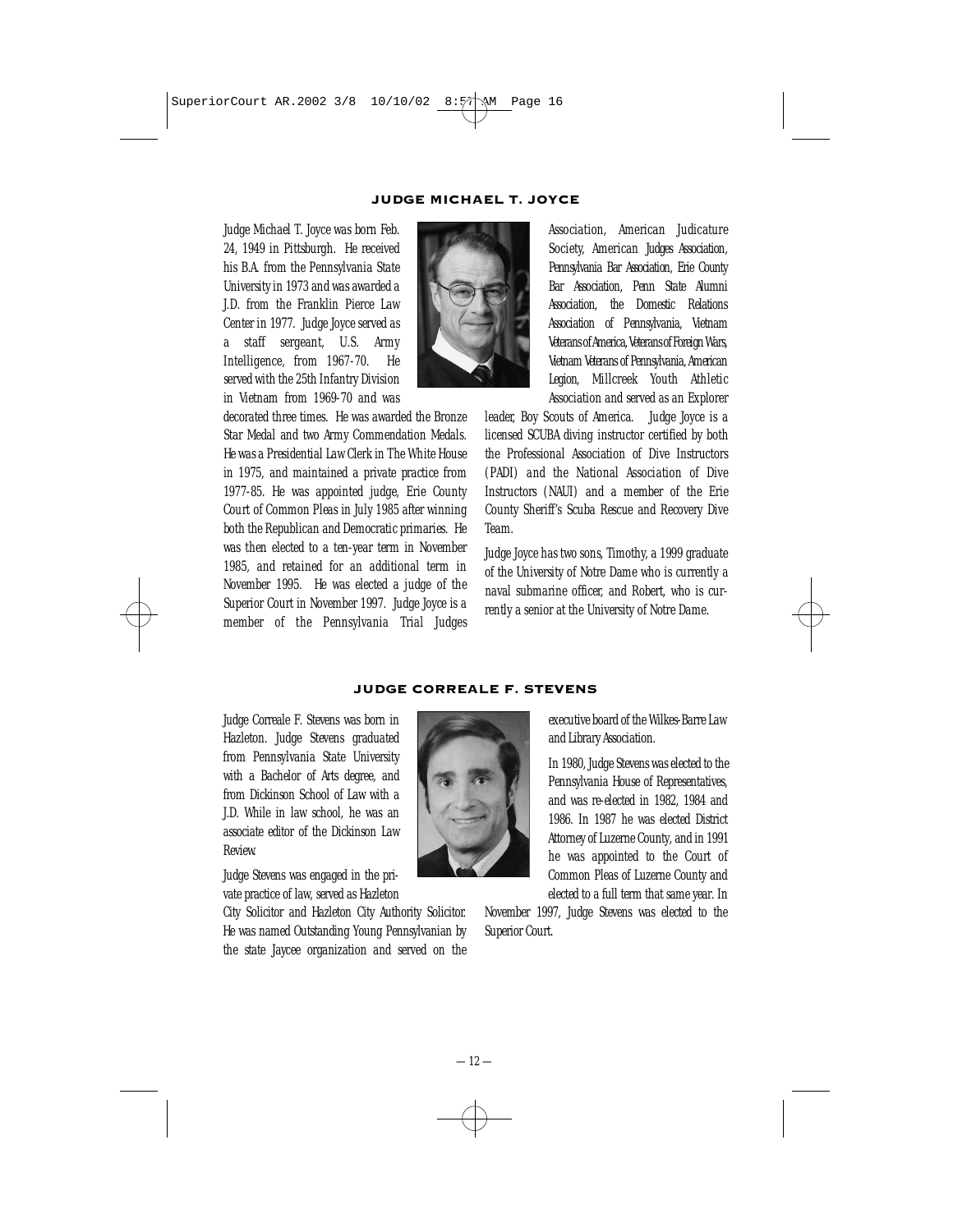### JUDGE JOHN L. MUSMANNO

Judge John L. Musmanno was born March 31, 1942, in McKees Rocks. He received a Bachelor of Arts degree from Washington & Jefferson College in 1963, graduating Phi Beta Kappa, and a Juris Doctor from Vanderbilt University School of Law in 1966, where he was assistant editor of the Vanderbilt Law Review.



Judge Musmanno is a member of the

Allegheny County Bar Association; an honorary master, American Inns of Court, Pittsburgh chapter; member, ISDA, Sons of Italy, and the Italian Heritage Society.

He received the President's Award, Pennsylvania Trial Lawyers Association in 1991, and the Academy of Trial Lawyers of Allegheny County award in 1993.

He maintained a private law practice, 1966-81, was elected district justice, 1970-81 (specially assigned city court magistrate 1970-73); elected judge, Allegheny Court of Common Pleas,

1982-90; and was the administrative judge, civil division, Allegheny Court of Common Pleas, 1990-97. In November 1997, he was elected to the Superior Court.

### JUDGE JOAN ORIE MELVIN

Judge Joan Orie Melvin, elected to the Superior Court in 1997, was born in Pittsburgh, and graduated from the University of Notre Dame and the Duquesne University School of Law. Judge Orie Melvin served as corporate counsel and in private law practice, concentrating in civil litigation, before she was appointed a Magistrate in the City of Pittsburgh Municipal Court in

1985, and as Chief Magistrate in 1987, where she established Pennsylvania's first Domestic Violence Court and innovative sentencing alternatives for non-violent indigent or juvenile offenders.

In 1990, Judge Orie Melvin was appointed Judge of the Allegheny County Court of Common Pleas and elected to a full term in 1991, and served in the civil, criminal and family divisions.

Judge Orie Melvin is a member of the Allegheny County, Pennsylvania, and American Bar Associations. She has served as President of the Allegheny County Prison Board, as a member of the Board of Directors of the Vincentian Home and of the United

Way Community Committees. She was the recipient of the YMCA of Greater Pittsburgh Leadership Award and has also been named Woman of the Year by organizations of Duquesne University and Carlow College.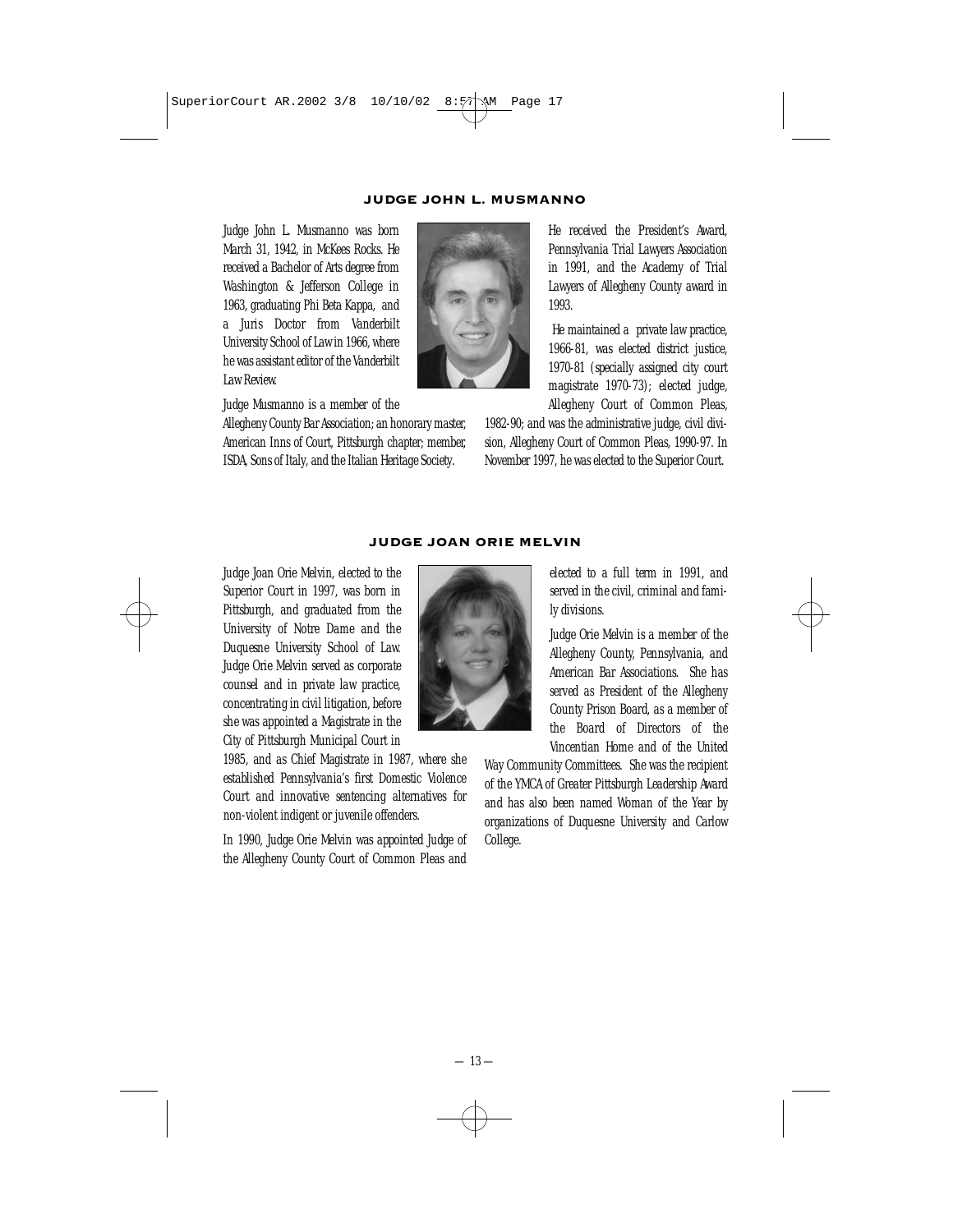### JUDGE MAUREEN E. LALLY-GREEN

Judge Maureen E. Lally-Green was born in Sharpsville, Mercer County. She graduated from Duquesne University with a B.S. in Secondary Education, Mathematics (1971) and its School of Law (1974).

Judge Lally-Green has been an associate with a private law firm in Pittsburgh, counsel to the Commodity Futures Trading Commission (Washington,

D.C.) and to Westinghouse Electric Corporation (now CBS), a consultant to a Justice of the Pennsylvania Supreme Court, and a full-time Professor of Law at Duquesne's School of Law. In 1998, she was appointed to the Superior Court and, in 1999, was elected for a term of ten years.

The Judge is, among other things, a member of the Gender Committee of the Supreme Court's Racial and Gender Equity Committee, the Pennsylvania Bar



Association's Commission on Women in the Profession. She continues as an adjunct professor of law at Duquesne's Law School and annually teaches in various law-related programs in Pennsylvania and occasionally, in Ireland. She is published in various law reviews. In the past, she has served the Supreme Court, Butler County, Cranberry Township and the Pittsburgh Diocese in

various capacities.

She has been recognized for her achievements: Duquesne University Distinguished Alumna Award, 2001; Chatham College's Presidents Medal, 2001; Who's Who in America; Who's Who in American Law; Who's Who Among American Women; Who's Who in Emerging Leaders; Woman of the Year (Duquesne Women Law Students); and, Fellow in International Development, Kellogg Foundation.

### Judge Debra McCloskey Todd

Judge Debra McCloskey Todd was born in Ellwood City on October 15, 1957, the daughter of the late Harry and Blanche McCloskey. She is a 1979 Honors graduate of Chatham College and a 1982 Law Review graduate of the University of Pittsburgh School of Law. From 1982 through 1987, Judge Todd was an inhouse litigation attorney for USX Corporation. She maintained a trial practice in the City of Pittsburgh from

1987 through 1999 with an emphasis in complex civil litigation. Judge Todd is an elected member of the Academy of Trial Lawyers of Allegheny County and an alumna and former board member of the Leadership Pittsburgh Program. She is a member of the Allegheny, Pennsylvania and American Bar Associations.

Judge Todd has been a lecturer and panelist for continuing legal education programs on trial procedure and



practice, as well as an instructor for the National Institute for Trial Advocacy.

From 1989 through 1999 Judge Todd served as a Court-Appointed Special Master for the Allegheny County Court of Common Pleas. The Judge presently serves as a board member of the Finnegan Foundation, a foundation established to provide internships in Pennsylvania government to outstand-

ing accredited college and university students. She is a member of the Pennsylvania Bar Association's Commission on Women in the Profession and the American Judicature Society.

Judge Todd was elected to the Superior Court in November 1999, and commenced service on the Court in January 2000. Her chambers are in Pittsburgh.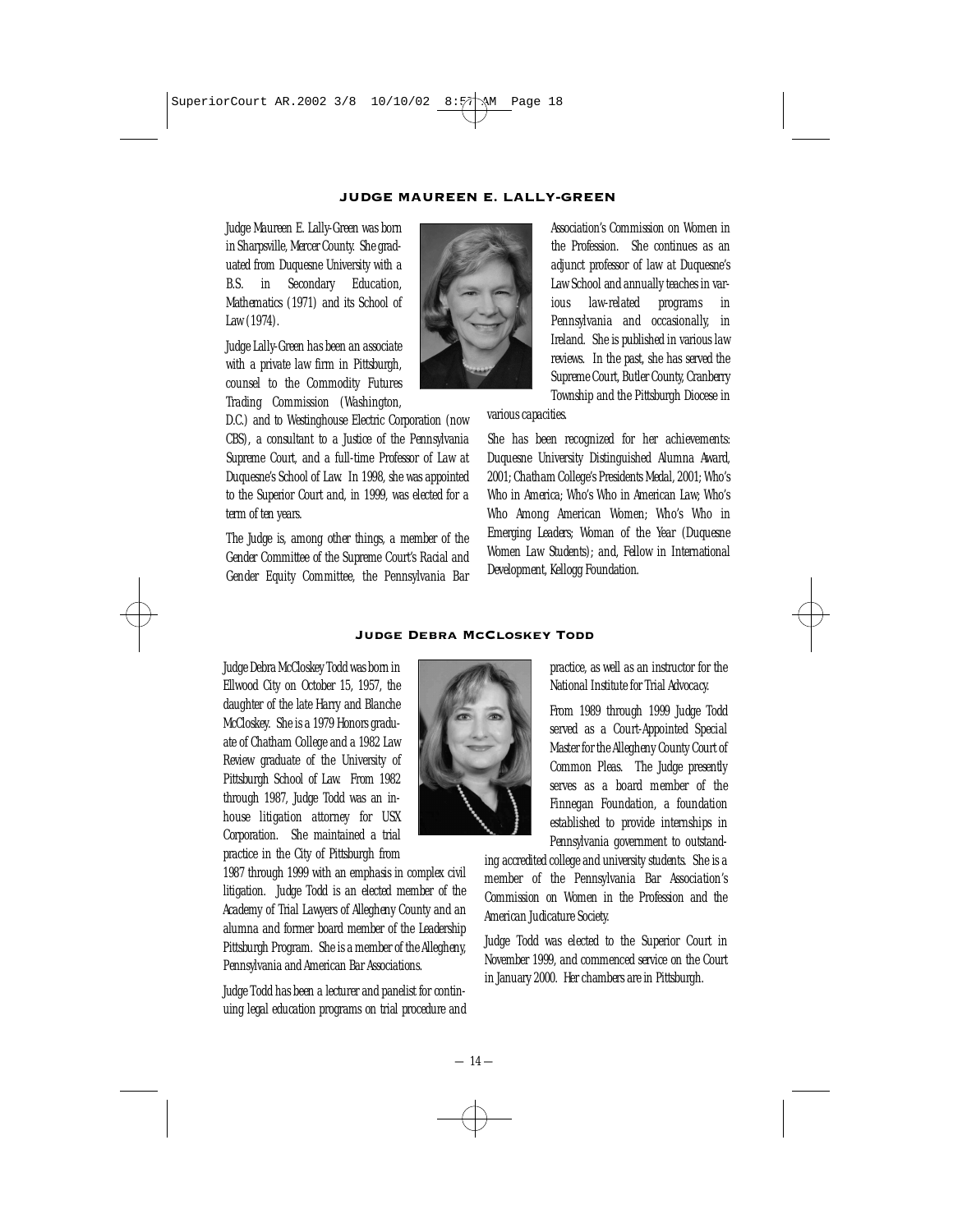### PRESIDENT JUDGE EMERITUS WILLIAM F. CERCONE

Judge William F. Cercone was born in Stowe Township, Pennsylvania. He received his B.A. from the University of Pittsburgh in 1936, and his LL.B. from Duquesne Law School in 1941. During World War II he served as lieutenant in the U.S. Navy with the amphibious forces in the Pacific.

As Assistant District Attorney of Allegheny County Judge Cercone successfully prose-

cuted Steve Nelson, one of the communists responsible for turning over atomic bomb secrets to Communist Russia. He is a past president of the Pennsylvania Judicial Board of Inquiry and Review.

He was a judge on the Court of Common Pleas of Allegheny County from 1956-68. Elected to the Superior Court in 1968, he became President Judge on January 2,



1979, whereupon he arranged for the American Judicature Society study of the work of the Superior Court. The report stated, "The Pennsylvania Superior Court has for some years been one of the most overworked appellate courts in America in terms of caseload and number of written opinions per judges per year…it is evident that the judges of the court have had as much work to do, and have evidently done

as much work as human beings reasonably could be expected to do." As a result of Judge Cercone's efforts, the people of Pennsylvania approved, by referendum and the legislature by law, an increase in the court of eight additional members.

Judge Cercone and his wife Amelia have 8 children and 9 grandchildren.

### SENIOR JUDGE JOHN P. HESTER

Judge John P. Hester is a native of McKeesport, Allegheny County. He received his B.A. from Duquesne University and his J.D. from the Law School of the University of Pittsburgh.

Judge Hester has lectured at the Institute of Legal Medicine at the University of Rome, and at the International Institute of Comparative Law in Rome. He has served as a trustee of Mercy Hospital and

the Mercy Hospital Foundation. He is the recipient of the Saint Thomas More Award, and was selected by Duquesne University as one of the University's one hundred outstanding graduates. He was an original member of the Allegheny County Hospital Financing Authority where he served as Vice President. He is



President of the Stephen Foster Community Center and the C.Y.A. He is Chairman of the Allegheny District Chapter of the National Multiple Sclerosis Society.

Judge Hester served on the Court of Common Pleas of Allegheny County from 1960 to 1977 and as administrative judge of that court during 1976 and 1977. Prior to ascending the

bench, he had been a Deputy Attorney General. He was elected to the Superior Court of Pennsylvania in 1977 and served the Commonwealth in that capacity until his retirement in 1983 when he was designated as a senior judge by the Supreme Court. Judge Hester's chambers are in Pittsburgh.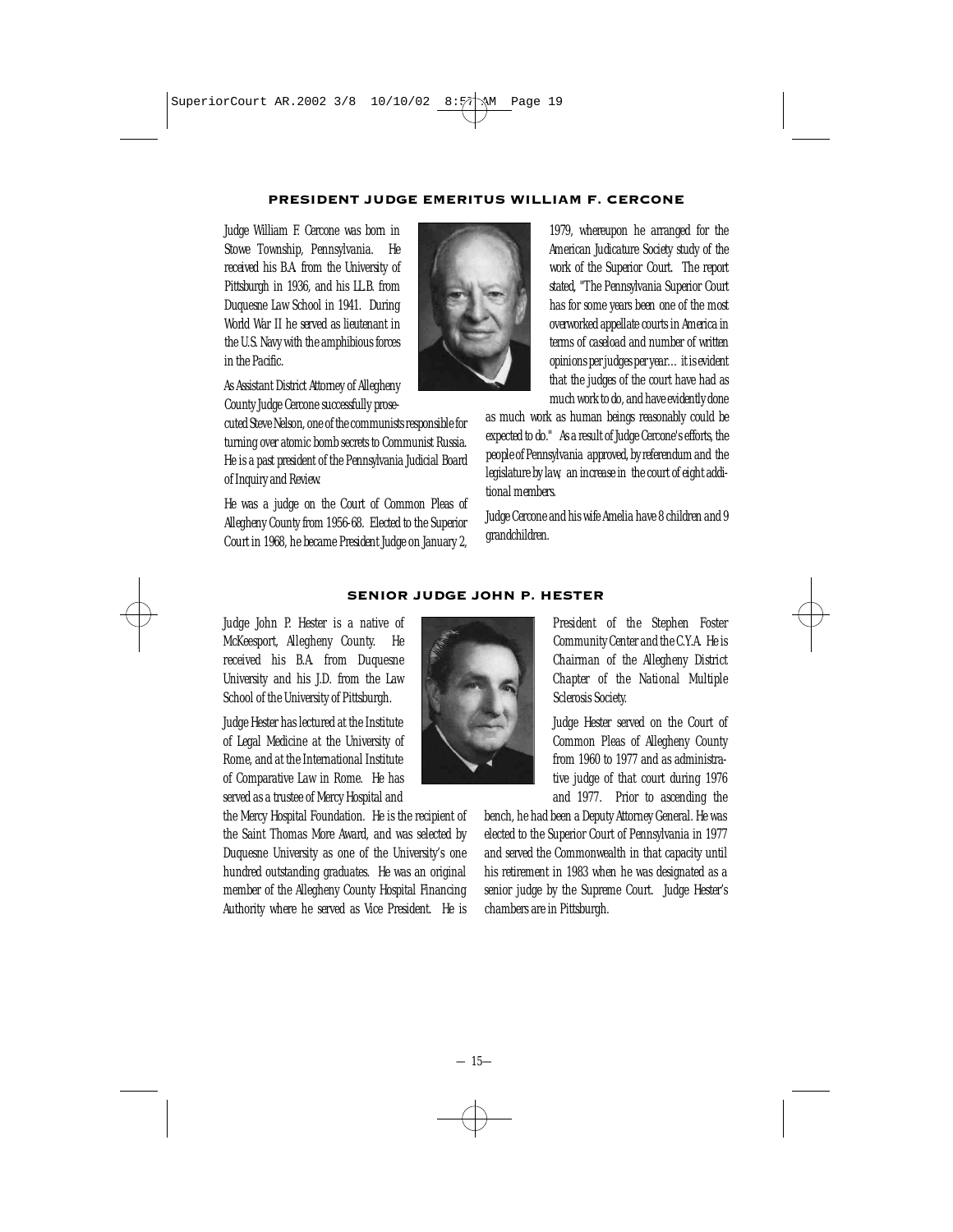### SENIOR JUDGE JOHN G. BROSKY

Judge John G. Brosky was born on August 4, 1920. He graduated from the University of Pittsburgh and received his L.L.B. and his J.D. from the University of Pittsburgh Law School and Honorary Doctorate of Public Service Degree in 1996 from LaRoche College.

Judge Brosky serves on the Board of Visitors of the Law School, University of

Pittsburgh; the Family Law Section and Professionalism Committee, Pennsylvania County Bar Association; Appellate Practice Committee, Allegheny County Bar Association, and is a Fellow of the Pennsylvania Bar Foundation and a Fellow of the American Academy of Matrimonial Lawyers. Judge Brosky is a Past President of the Pennsylvania Conference of State Trial Judges, Past National President of the Air Force Association and among his awards are the St. Thomas More Award in 1989, the George Washington Honor Medal from the Freedoms Foundation at Valley Forge in 1990, Kosciuszko Foundation in 1991. Man of the Year, Law and



Government, by Vectors/Pittsburgh, in 1994, the Pride of Pennsylvania Award by Commissioners of Allegheny County, 1995, and the Dr. Samuel Francis School of Law Award, 2000.

Judge Brosky is named in Who's Who in American Law, International Who's Who of Intellectuals, and Men of Achievement.

Judge Brosky served in the South Pacific during World War II and retired as a Major General in the Pennsylvania Air National Guard. He and his wife, Rose, have three children John and David, both attorneys and Carol, a court domestic relations counselor.

Judge Brosky was appointed to the Allegheny County Court in 1956; in 1960 appointed to the Allegheny County Court of Common Pleas and elected a full term in 1961. He was reelected in 1971. Judge Brosky served as Administrative Judge of the Family Division from 1970 until he was elected to the Superior Court in 1980. His chambers are in Pittsburgh.

### SENIOR JUDGE PETER PAUL OLSZEWSKI

Judge Peter Paul Olszewski, of Wilkes-Barre, Pennsylvania, graduated from Wyoming Seminary, Lafayette College, and St. John's University School of Law. He is a member of Pi Delta Epsilon (honorary collegiate journalism fraternity). Instructor, King's College, Wilkes-Barre, "Constitutional Limitations on Evidence in Criminal Cases" - 1969-70. During World War II, Judge Olszewski served with the United

States Army in the China-Burma-India Theatre of Operations.

Judge Peter Paul Olszewski was a trial lawyer for fifteen years before he was elected to the Court of Common Pleas of Luzerne County, where he served as a trial judge for sixteen years. In 1983, Judge Olszewski was elected to the Superior Court of Pennsylvania.



Judge Olszewski has served on the boards of trustees of College Misericordia and the Wilkes-Barre Campus of the Pennsylvania State University. He is an honorary Director of St. John's University Law School Alumni Association. He has received the Liberty Under Law Award, Fraternal Order of Eagles, the Distinguished Law and Justice Award of the Deputy Sheriffs' Association of Pennsylvania, the Distinguished Law and

Justice Award of County and State Detectives Association of Pennsylvania, and is a past member of the Interfaith Council. He is also active in the American Bar Association, the Pennsylvania Bar Association, and the Wilkes-Barre Law and Library Association, and is a Fellow of the American Bar Foundation. He is also an Honorary Lifetime Member, Frank Albert State Police Lodge.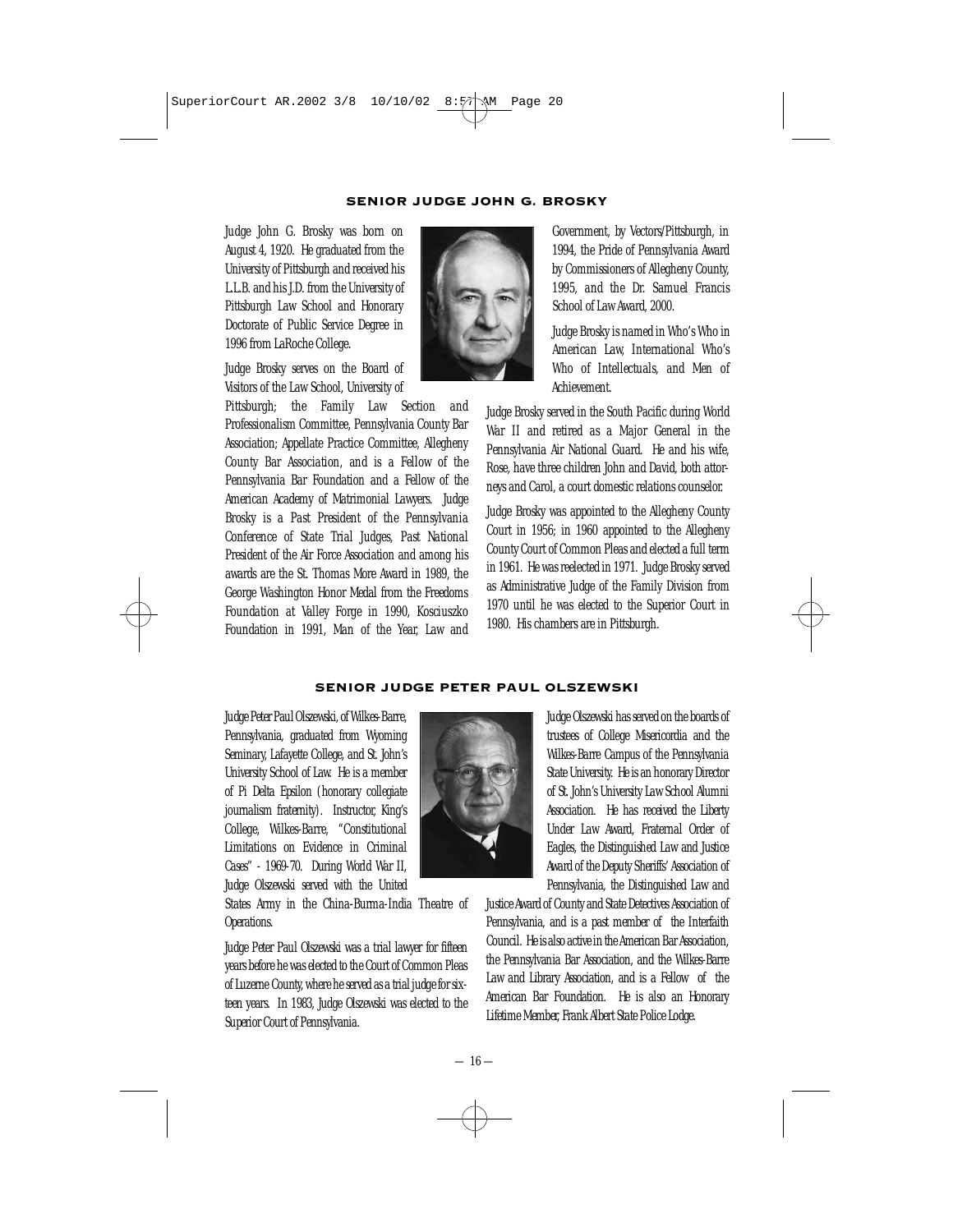#### JUSTICE FRANK J. MONTEMURO, JR.

Justice Frank J. Montemuro, Jr. was born in Philadelphia, attended Temple University, and received his L.L.B. from Duke University Law School. During World War II, he served with the U.S. Navy amphibian forces in the Pacific.

Justice Montemuro was appointed to the Court of Common Pleas of Philadelphia County in 1964, and was elected to a 10 year term in 1965. In 1968, he was cho-

sen as the Administrative Judge of the 20-judge Family Court Division, and served in that role until he was appointed to the Superior Court in 1980, and thereafter in 1983 elected for a 10-year term as the nominee of both parties. He has served on the Pennsylvania Judicial Inquiry and Review Board.

Justice Montemuro, following appointment by Governor Robert Casey, served as a Justice of the Supreme Court of



Pennsylvania from 1992 through 1996, when he was appointed Senior Justice of the Pennsylvania Supreme Court. He currently sits as Senior Judge of the Superior Court.

The Pennsylvania Supreme Court appointed Justice Montemuro Master to implement the unified statewide court system, and his report recommending a fourphase transition to state funding of that

unified system has been implemented by the Pennsylvania Legislature.

Justice Montemuro has served as both State and National President of the Order Sons of Italy in America. Thrice decorated by the President of the Republic of Italy, in 1982 he received the Papal Honor of Knight Commander of the Order of St. Gregory from Pope John Paul II.

### SENIOR JUDGE PHYLLIS W. BECK

Phyllis W. Beck, a magna cum laude graduate of Brown University, earned a J.D. from Temple Law School in 1967 where she was first in her class. After practicing law, she taught at Temple Law School and then was Vice Dean at the University of Pennsylvania Law School.

Initially appointed to the court by Governor Thornburgh in 1981, she was elected in 1983, and retained in office in 1993.

Judge Beck, known as a strong advocate for judicial reform, served as chair of the Governor's (Casey) Commission on Judicial Reform, and authored a 190 page report recommending major structural reform in Pennsylvania's Judicial System. Her scholarly articles, published in a variety of law reviews, reflect her interest in issues relating to women, the family and equality, among others. Judge Beck serves as chair of the Independence



Foundation, vice president of the Free Library of Philadelphia, and as a member of the American Law Institute, the Boards of Villanova and Temple Law Schools, WHYY, Public Broadcasting System, the Mann Music Center, the American Judicature Society, Pennsylvanians for Modern Courts, Overseer of the University of Pennsylvania School of Nursing, and of the Museum of American Jewish

History, as well as President of the Foundation for Cognitive Therapy.

She is a recipient of two honorary degrees and of awards from the Pennsylvania Bar Association, the Pennsylvania Bar Association's Commission on Women, the Philadelphia Bar Association, the National Association of Women Judges, the American Judicature Society, and the Distinguished Daughter of Pennsylvania.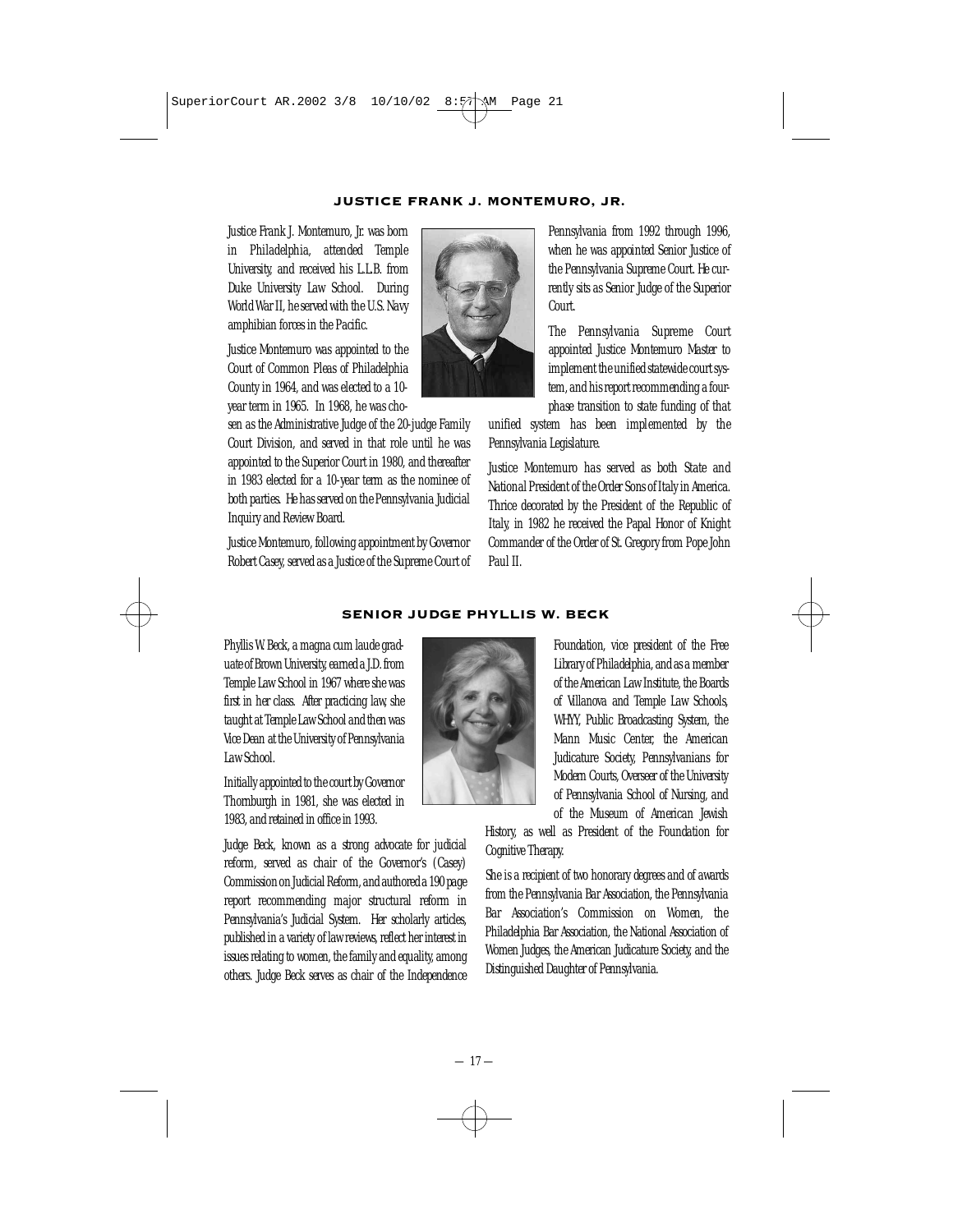### SENIOR JUDGE PATRICK R. TAMILIA

Judge Patrick R. Tamilia was born in Pittsburgh. He attended Duquesne University, where he received his B.S., did graduate work, and received his J.D. from the School of Law. Judge Tamilia served with the U.S. Marine Corps, and received a commission as an officer in the U.S. Army Artillery.

He has served as Chairman of the Family Law Sections of the Pennsylvania and Allegheny County Bar Associations and the Juvenile Judges section of the

Pennsylvania Conference of State Trial Judges; and member of the Supreme Court Domestic Relations Committee. Judge Tamilia was instrumental in the creation of the Neuropsychiatric Assessment Unit for Violent Children, the Parental Stress Center, and Infant Abuse Agency; Booth Parenting Program for unwed mothers and numerous other treatment programs for delinquent and dependent children. He has authored numerous articles on juvenile delinquency, mental health and family court. In 2000, he authored Keystone of Justice, The Pennsylvania Superior Court, published by the Pennsylvania Historical and



Museum Commission.

Judge Tamilia is a former Professor of Family Law, Duquesne University School of Law. Among his numerous awards are the Duquesne University Distinguished Alumnus Award, College of Arts and Science; Charter Membership in the Century Club of Distinguished Alumni of Duquesne University; the Columbus 500 Distinguished Citizen Award; and the ACBA Juvenile Justice Award, 1991. He was chair-

man of the Public Safety and Criminal Justice Task Force of the Allegheny County 2001 Project. He holds the position of Honorary National President of the Italian Sons and Daughters of America. He is presently a member of the Pennsylvania Supreme Court Juvenile Court Procedural Rules Committee.

Judge Tamilia was elected to the Court of Common Pleas in 1969. In 1983 he was elected to a ten-year term on the Superior Court and won retention in 1993. Judge Tamilia's chambers are in Pittsburgh.

### JUDGE JOHN T. J. KELLY, JR.

Judge John T. J. Kelly, Jr., is a graduate of LaSalle University (B.S., 1956) and Creighton Law School (LL.B., 1961); he is admitted to practice in Pennsylvania and Nebraska.

Before coming to the bench, Judge Kelly served as Deputy Secretary, of Labor and Industry (1980-1985); trial lawyer, Philadelphia Public Defenders Association (l972-l978); Assistant to the

Lieutenant Governor of Pa., Assistant to the President of the Pa. Constitutional Convention (1967-1971); Assistant Attorney General, Chief Counsel Department of Public Welfare (1963-1966). He has also been a private attorney, political consultant, and campaign director.

Judge Kelly is a member of The Pennsylvania Society,



The Brehon Society, YMBA Society, American Bar Association, Pennsylvania Bar Association, the Montgomery County Bar Association, the Nebraska Bar Association, the Pennsylvania Conference of State Trial Judges, and Knights of Columbus. He was honorably discharged from the United States Army (1952-1954).

Judge Kelly was elected to the Superior

Court as the nominee of both the Republicans and the Democrats in 1985 and was retained for a second term in 1995. He was appointed to a four year term on the Judicial Inquiry and Review Board commencing on December 9, 1988. His chambers are in Philadelphia.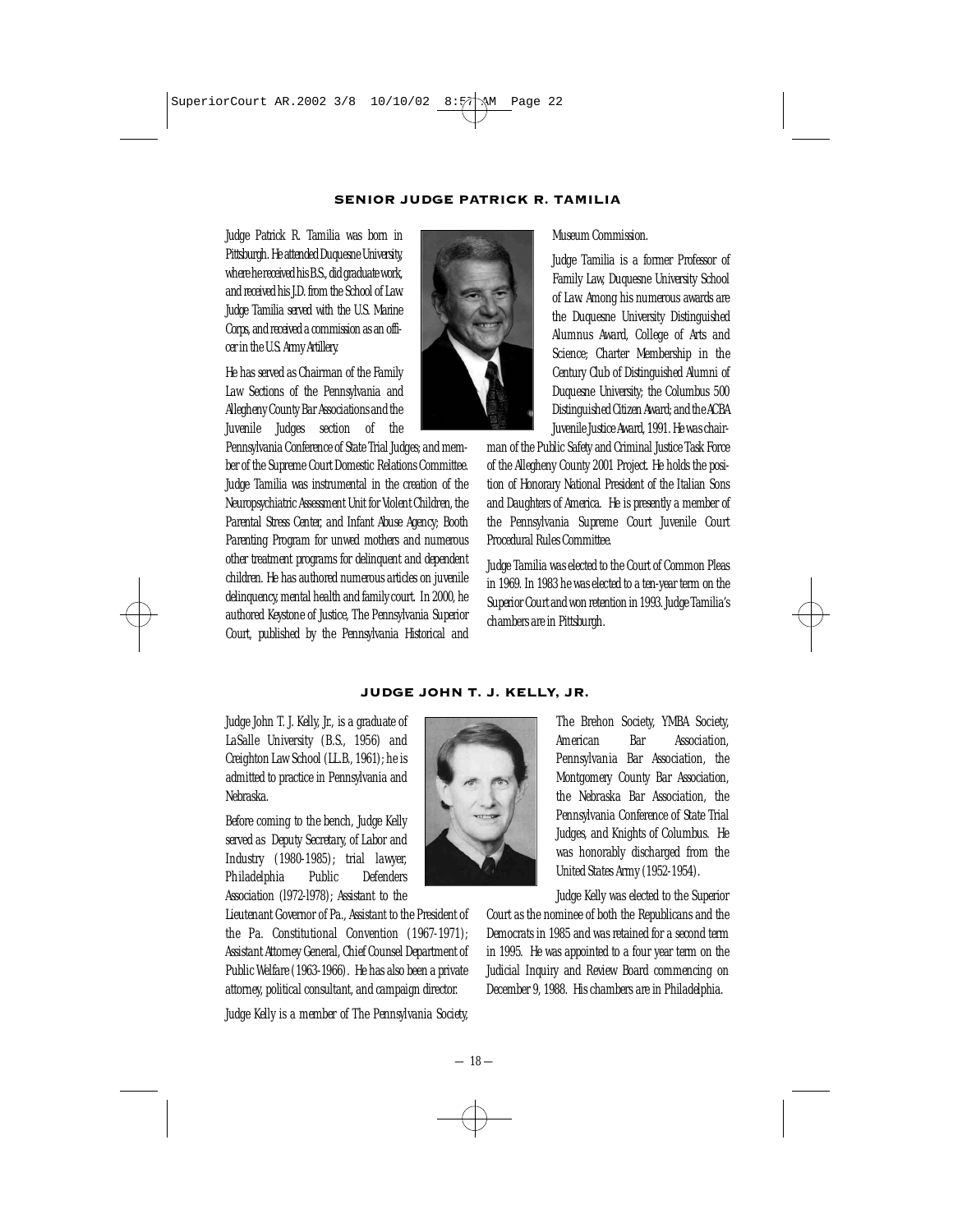### JUDGE ZORAN POPOVICH

Judge Zoran Popovich was born on February 4, 1931, in Akron, Ohio. He received his Bachelor of Arts from the University of Pittsburgh in 1954 and his LL.B. from the University of Pittsburgh Law School in 1957. He was on active duty with the United States Air Force



from 1951-53. Judge Popovich was elected to the Court of Common Pleas of Allegheny County in 1973. In 1980, he was appointed to the Superior Court, and he was elected to a full ten-year term in 1985.

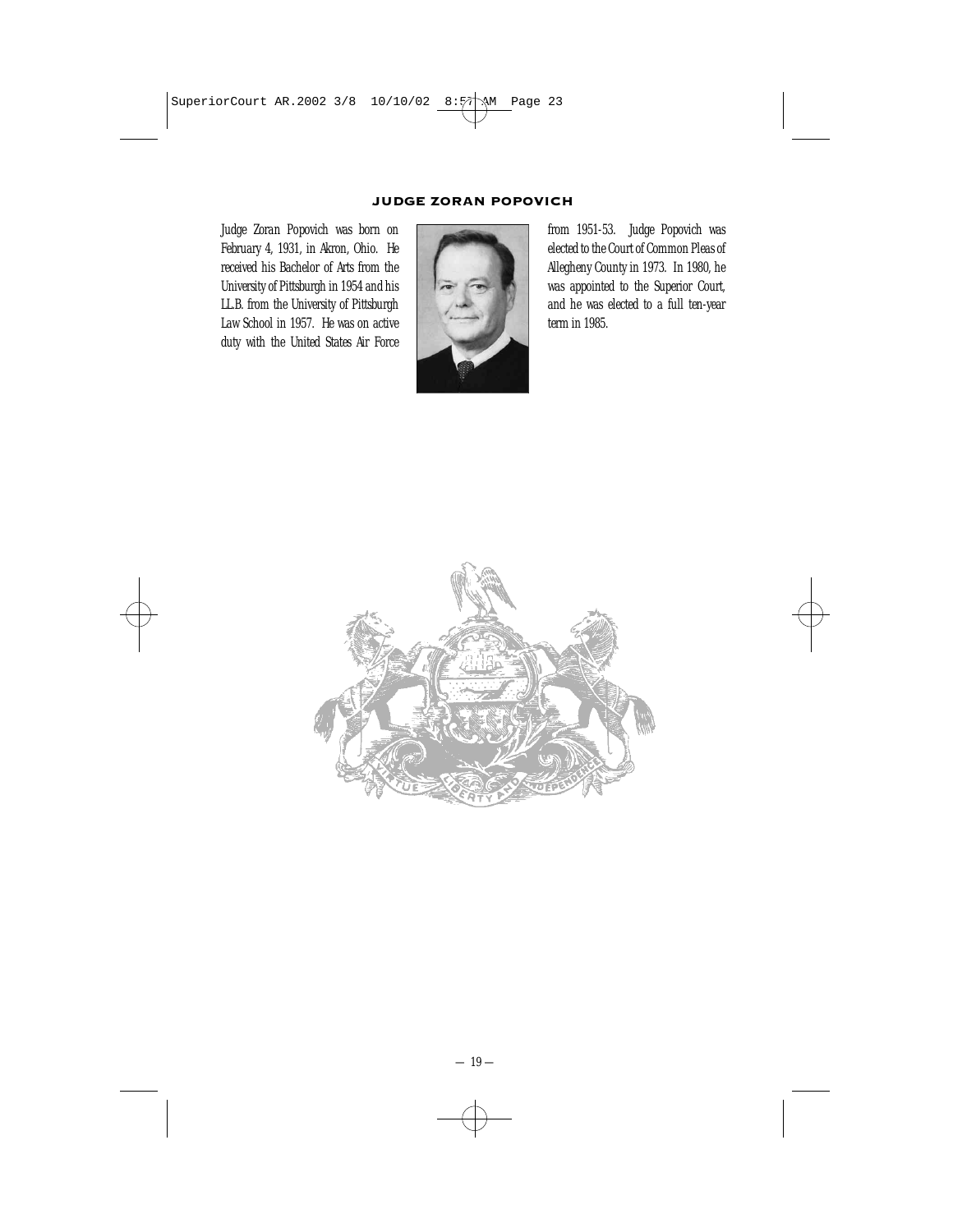# *History of the Superior Court*

In 1895, the Pennsylvania General Assembly<br>established the Superior Court to hear appeals n 1895, the Pennsylvania General Assembly from decisions of the Courts of Common P`leas of the Commonwealth. From time to time, the legislature has expanded the Court's jurisdiction, and today it decides appeals touching almost every aspect of life and commerce in the state, including family matters, such as child custody, visitation, adoption, divorce, and support; criminal cases; issues concerning wills and estates; property disputes; and cases involving damages for breach of contract or personal injury. The judges of the Court are also responsible for hearing applications made by the Attorney General and district attorneys under the Wiretapping and Electronic Surveillance Control Act.

The Superior Court is often the final arbiter of<br>legal disputes in Pennsylvania. Although he Superior Court is often the final arbiter of the Supreme Court may grant a petition for an appeal from a decision of the Superior Court, in the large majority of cases, such petitions are denied. Appeals allowed to the United States Supreme Court are even more infrequent.

The Superior Court was originally composed<br>of seven judges who gathered at the three  $\perp$  of seven judges who gathered at the three forums of the Court in Harrisburg, Philadelphia and Pittsburgh to hear every case. The Supreme Court, in 1978, citing the "exceedingly heavy vol-

ga

ume of appeals coming to the Superior Court," exercised its constitutional supervisory powers over Pennsylvania courts to order the Superior Court to begin sitting in panels of three judges composed of a Supreme Court justice, a Superior Court judge, and a Common Pleas judge. By rule, the Supreme Court provided that each panel would constitute a quorum and speak for the entire Superior Court.

In 1979, the voters approved an amendment to<br>the Pennsylvania Constitution providing that In 1979, the voters approved an amendment to the Superior Court be enlarged permanently. Pursuant to this constitutional change, the General Assembly in 1980 provided for the gubernatorial appointment of eight additional judges. By the start of 1986, all fifteen Superior Court seats had been filled by election.

Under statute, judges gain seniority by length<br>of continuous service on the Court, and of continuous service on the Court, and judges elected or appointed together determine seniority by lot. The president judge is chosen by election of the Court to serve a five-year term. Except for cases in which the Court specially orders consideration by an en banc panel of nine judges, the Court continues to sit in three-judge panels, assisted by senior judges specially appointed by the Supreme Court.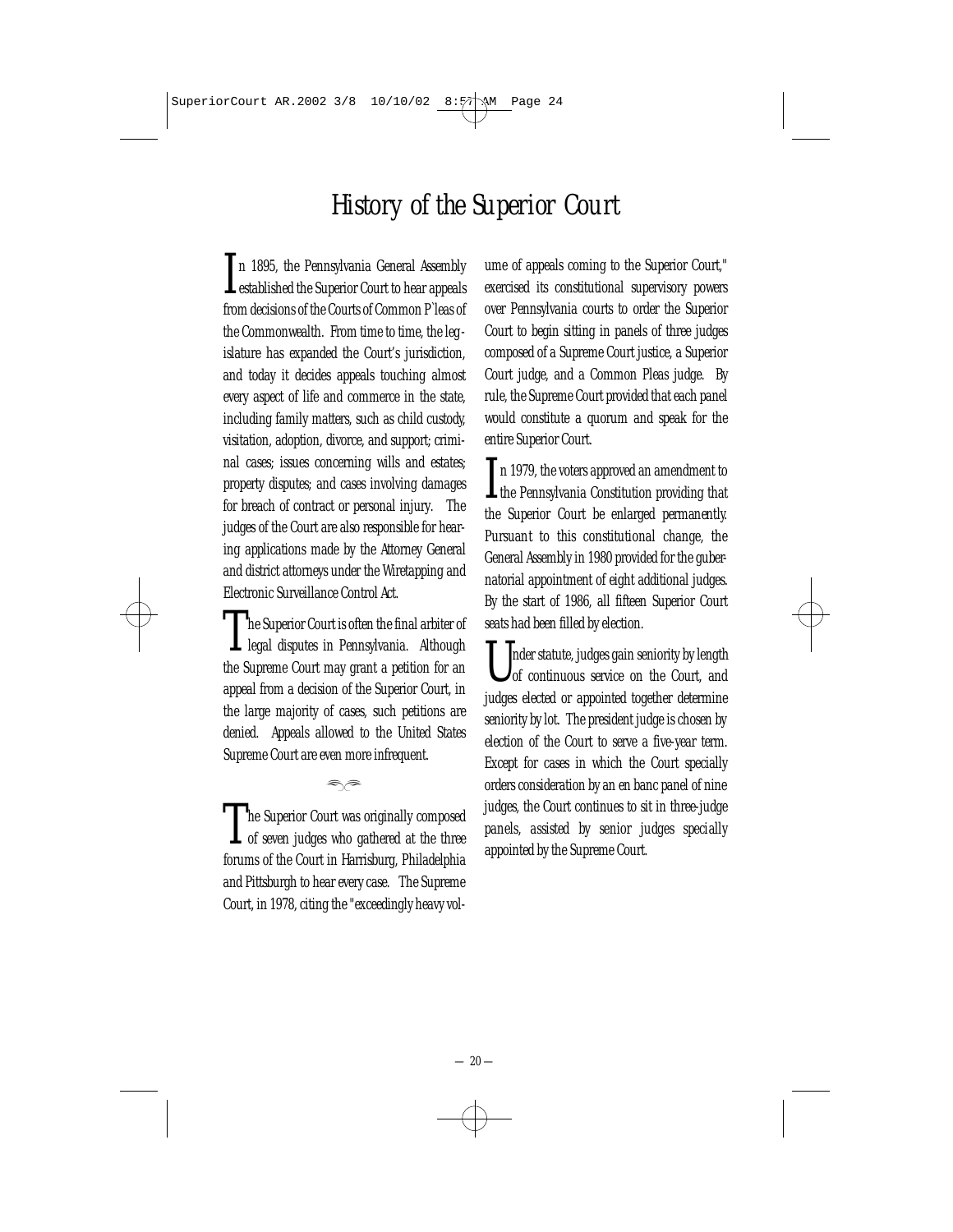## PRESIDENT JUDGES

| Charles E. Rice     | 1895-1915 | Chester H. Rhodes  | 1947-1965 | Edmund B.Spaeth, Jr. 1983-1986   |           |
|---------------------|-----------|--------------------|-----------|----------------------------------|-----------|
| George B. Orlady    | 1915-1925 | Harold L. Irvin    | 1965-1967 | Vincent A. Cirillo               | 1986-1991 |
| William D. Porter   | 1925-1930 | J. Colvin Wright   | 1968-1974 | James E. Rowley                  | 1991-1996 |
| Frank M. Trexler    | 1930-1935 | G. Harold Watkins  | 1974-1978 | Stephen J. McEwen, Jr. 1996-2001 |           |
| William H. Keller   | 1935-1945 | Robert Lee Jacobs  | 1978-1979 | Joseph A. Del Sole               | $2001 -$  |
| Thomas J. Baldridge | 1945-1947 | William F. Cercone | 1979-1983 |                                  |           |

### JUDGES OF THE COURT

| Charles E. Rice       | 1895 | <b>Chester H. Rhodes</b> | 1935     | Richard B. Wickersham 1980                                |         |
|-----------------------|------|--------------------------|----------|-----------------------------------------------------------|---------|
| James A. Beaver       | 1895 | William E. Hirt          | 1939     | <b>Richard DiSalle</b>                                    | 1980    |
| Howard J. Reeder      | 1895 | Charles E. Kenworthey    | 1941     | Justin M. Johnson                                         | 1980*   |
| George B. Orlady      | 1895 | Claude T. Reno           | 1942     | Frank J. Montemuro, Jr. 1980**                            |         |
| John J. Wickham       | 1895 | F. Clair Ross            | 1945     | Zoran Popovich                                            | 1980**  |
| Edward N. Willard     | 1895 | W. Heber Dithrich        | 1945     | Perry J. Shertz                                           | 1980    |
| Henry J. McCarthy     | 1895 | John C. Arnold           | 1945     | Phyllis W. Beck                                           | 1981**  |
| Peter P. Smith        | 1896 | John S. Fine             | 1947     | Stephen J. McEwen, Jr.                                    | 1981*   |
| William W. Porter     | 1897 | <b>Blair F. Gunther</b>  | 1950     | Vincent A. Cirillo                                        | 1982    |
| William D. Porter     | 1898 | J. Colvin Wright         | 1953     | James E. Rowley                                           | 1982    |
| Dimner Beeber         | 1899 | Robert E. Woodside       | 1953     | Peter Paul Olszewski                                      | 1984**  |
| John I. Mitchell      | 1900 | Harold L. Ervin          | 1954     | Joseph A. Del Sole                                        | 1984*   |
| Thomas A. Morrison    | 1902 | Phillip O. Carr          | 1956     | Patrick R. Tamilia                                        | 1984**  |
| John J. Henderson     | 1903 | G. Harold Watkins        | 1957     | John T.J. Kelly, Jr                                       | 1986**  |
| John B. Head          | 1906 | Harry M. Montgomery      | 1960     | James R. Melinson                                         | 1988    |
| John W. Kephart       | 1914 | Gerald F. Flood          | 1961     | Joseph A. Hudock                                          | 1990*   |
| Frank M. Trexler      | 1914 | Robert Lee Jacobs        | 1965     | <b>Kate Ford Elliott</b>                                  | 1990*   |
| J. Henry Williams     | 1916 | J. Sydney Hoffman        | 1965     | Thomas G. Saylor                                          | 1994    |
| William H. Keller     | 1919 | Theodore O. Spaulding    | 1966     | D. Donald Jamieson                                        | 1995    |
| William B. Linn       | 1919 | John B. Hannum           | 1968     | J. Michael Eakin                                          | 1996    |
| Robert S. Gawthrop    | 1922 | William F. Cercone       | $1969**$ | Berle M. Schiller                                         | 1996    |
| Jesse E.B. Cunningham | 1926 | <b>Israel Packel</b>     | 1971     | Michael T. Joyce                                          | 1998*   |
| Thomas J. Baldrige    | 1929 | Edmund B. Spaeth. Jr.    | 1973     | Correale F. Stevens                                       | 1998*   |
| J. Frank Graff        | 1930 | Gwilym A. Price, Jr.     | 1974     | John L. Musmanno                                          | 1998*   |
| John G. Whitmore      | 1930 | Robert Van der Voort     | 1974     | Joan Orie Melvin                                          | 1998*   |
| James B. Drew         | 1931 | Donald E. Wieand         | 1978     | Maureen E. Lally-Green 1998*                              |         |
| Joseph Stadtfeld      | 1931 | John P. Hester           | 1978**   | Debra McCloskey Todd                                      | $2000*$ |
| William M. Parker     | 1932 | James R. Cavanaugh       | 1979*    | *Currently serving<br>**Currently serving as Senior Judge |         |
| Arthur H. James       | 1933 | John G. Brosky           | $1980**$ |                                                           |         |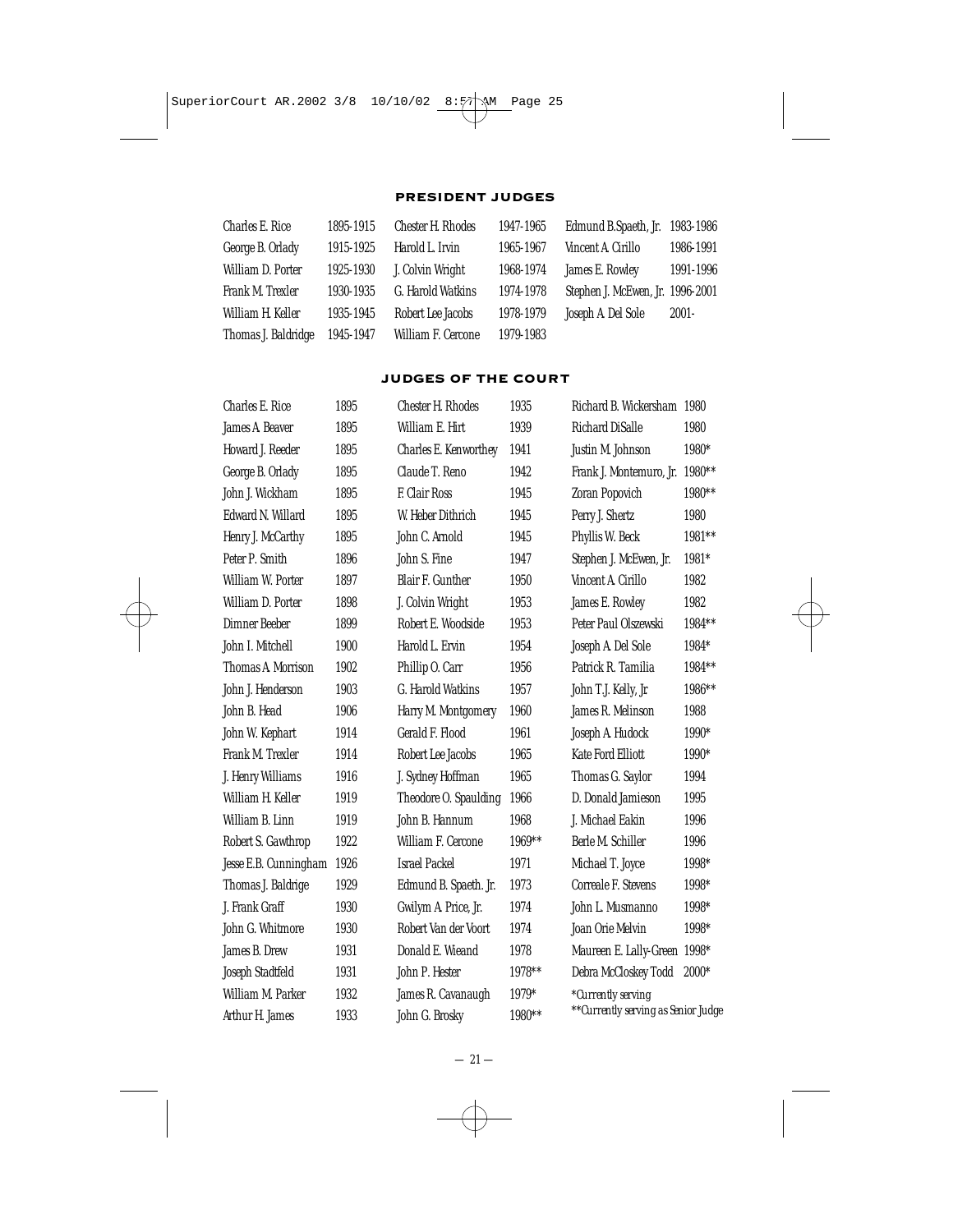# *Administrative Offices*

### OFFICE OF THE EXECUTIVE ADMINISTRATOR

The Executive Administrator is the chief administrator of the Court and is directly responding to the chief administrator of the Court and is directly responding to the  $\overline{\phantom{a}}$ trative officer of the Court and is directly responsible to the President Judge for the performance of administrative assignments necessary for the efficient operation of the Court. He manages the business and judicial administrative operations of the Court and oversees the various administrative offices within the Court. He also is a liaison between the Superior Court and the Administrative Office of Pennsylvania Courts, the other appellate courts, and the public in general.

The Executive Administrator is responsible for all of the fiscal operations of the Court. This includes preparing the Court's annual budget and monitoring the Court's expenditures of its appropriations. The Office was restructured in 1996 and a new position, Budget/Fiscal Coordinator, was established to assist in the budgetary duties of the Office. The Executive Administrator also supervises the daily processing of

invoices for goods and services applied to the Court, and the procurement of supplies.

Business responsibilities also extend to other operations within the Court such as the administration of the 238 individuals who serve the court, and includes maintenance of all personnel records, preparation of all personnel transaction forms, record keeping of all leave time, and resolution of questions and problems relating to personnel. In addition, the Executive Administrator is responsible for the administration of telecommunications within the Superior Court, including all staff and judicial offices, and the management of the facilities used by the Court.

The office of the Executive Administrator is in Philadelphia, and the Budget/Fiscal Coordinator is located in Philadelphia.

### OFFICE OF THE PROTHONOTARY

The Prothonotary's office employs four deputy<br>prothonotaries and 40 supporting staff under the<br>wide in the supporting staff under the he Prothonotary's office employs four deputy immediate supervision of the Prothonotary. Offices are maintained at 530 Walnut Street in Philadelphia, the Fulton Building in Harrisburg, and the Grant Building in Pittsburgh.

As the filing office of the Court, the Prothonotary's office is responsible for docketing appeals, ancillary papers, and miscellaneous motions; collecting appropriate fees; filing and circulating original records; corresponding with judges, litigants, and attorneys; processing and distributing court orders, opinions, and judgments; and scheduling submit and argument panel sessions as well as hearings on miscellaneous motions.

The Crier of the Court, as a member of the staff of the Prothonotary, is responsible for indexing, maintaining, and distributing all briefs filed with the Court, preparing the courtrooms, collecting and distributing materials for each court session, providing assistance to the judges during session, and assisting the public in their dealings with the Court.

Caseflow management is another function of the Prothonotary. The primary focus of the caseflow manager is that period of time between the filing of a notice of appeal and the filing of the trial court record in the Superior Court. The caseflow manager monitors this stage of the appellate process to ensure that records are promptly filed and any deficiencies cured so that cases may reach their conclusion without delay.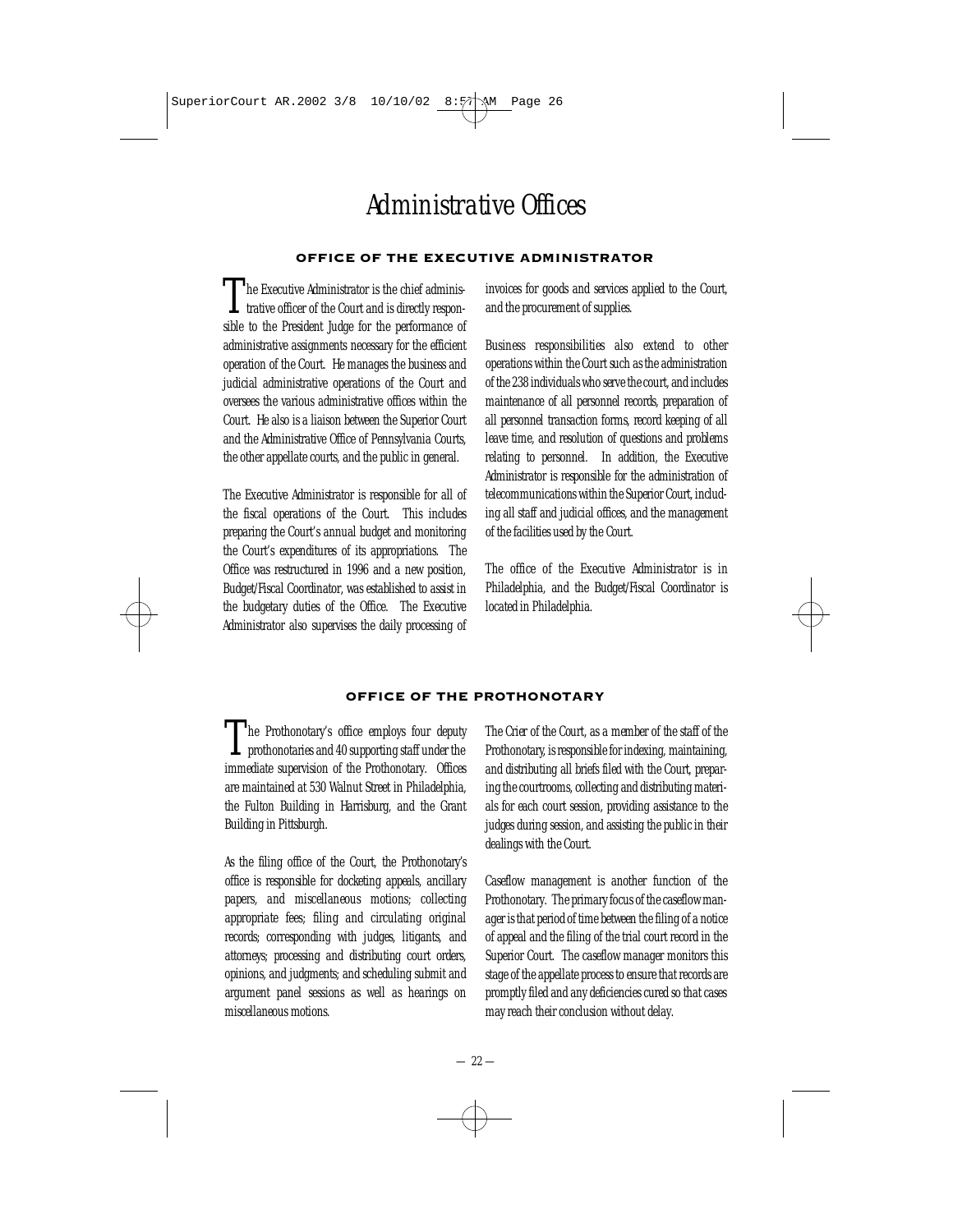### CENTRAL LEGAL STAFF

The Central Legal Staff is composed of 21 attorneys<br>who assist the Court in procedural and substantiants who assist the Court in procedural and substantive matters under the direction of the President Judge. The Staff has offices in Philadelphia and Pittsburgh under the immediate supervision of the Chief Staff Attorney. Staff responsibilities include: screening all appeals for jurisdictional defects prior to listing before the Court; reviewing and screening cases for the Court's special treatment programs; assisting the Court in the processing of miscellaneous motions, applications for relief, and petitions for reargument; preparing bench memoranda on selected cases listed before the Court; reviewing panel decisions to assist the Court in avoiding the issuance of conflicting opinions; maintaining a computerized issue-tracking index of the Court's opinions for both conflict clearance and legal research

purposes; preparing position papers and memoranda of law on various substantive and procedural issues before the Court; and, conducting seminars for new law clerks.

Through the Chief Staff Attorney, the Staff may advise the Court and President Judge, either upon request or upon the Staff's own initiative, of recommended changes in court operations and procedures due to changes in the law or administrative policy.

The Staff also serves the Court by maintaining a central library and fulfilling requests for research materials from that library or from Philadelphia's Jenkins Law Library.

### OFFICE OF LEGAL SYSTEMS

The Legal Systems Coordinator is responsible for the Court's computer operations and related data  $\perp$  the Court's computer operations and related data and information processing activities. With the help of the Legal Systems staff, which is located in Philadelphia and Pittsburgh, he advises and assists the President Judge, individual judges, and the various administrative offices of the Court in all aspects of the acquisition, programming and use of computers and office automation equipment, both hardware and software.

In 1996, the Legal Systems Office coordinated the wiring and computer installations in three new judges' chambers. The first steps were taken in acquiring the hardware and software for a complete upgrade of the Court's network servers and application software. Working together, the Superior Court, Supreme Court, and Commonwealth Court adopted a project plan for development of a new docketing and case management system, and the initial contracts for the data modeling phase of this project were awarded.

The Legal Systems staff sets up new computer accounts when new staff join the Court, assists in training of new staff, provides orientation and training for existing staff when new software and hardware are installed, and coordinates all hardware and software maintenance, resolving problems whenever possible and referring other problems to the appropriate outside source.

The Legal Systems staff is responsible for the operation of the Court's computerized docketing and case management system. The Legal Systems Coordinator is also responsible for using the Court's computer resources to generate and analyze caseflow statistics and to prepare statistical reports as requested for use by the Court and for submission to the Administrative Office of Pennsylvania Courts.